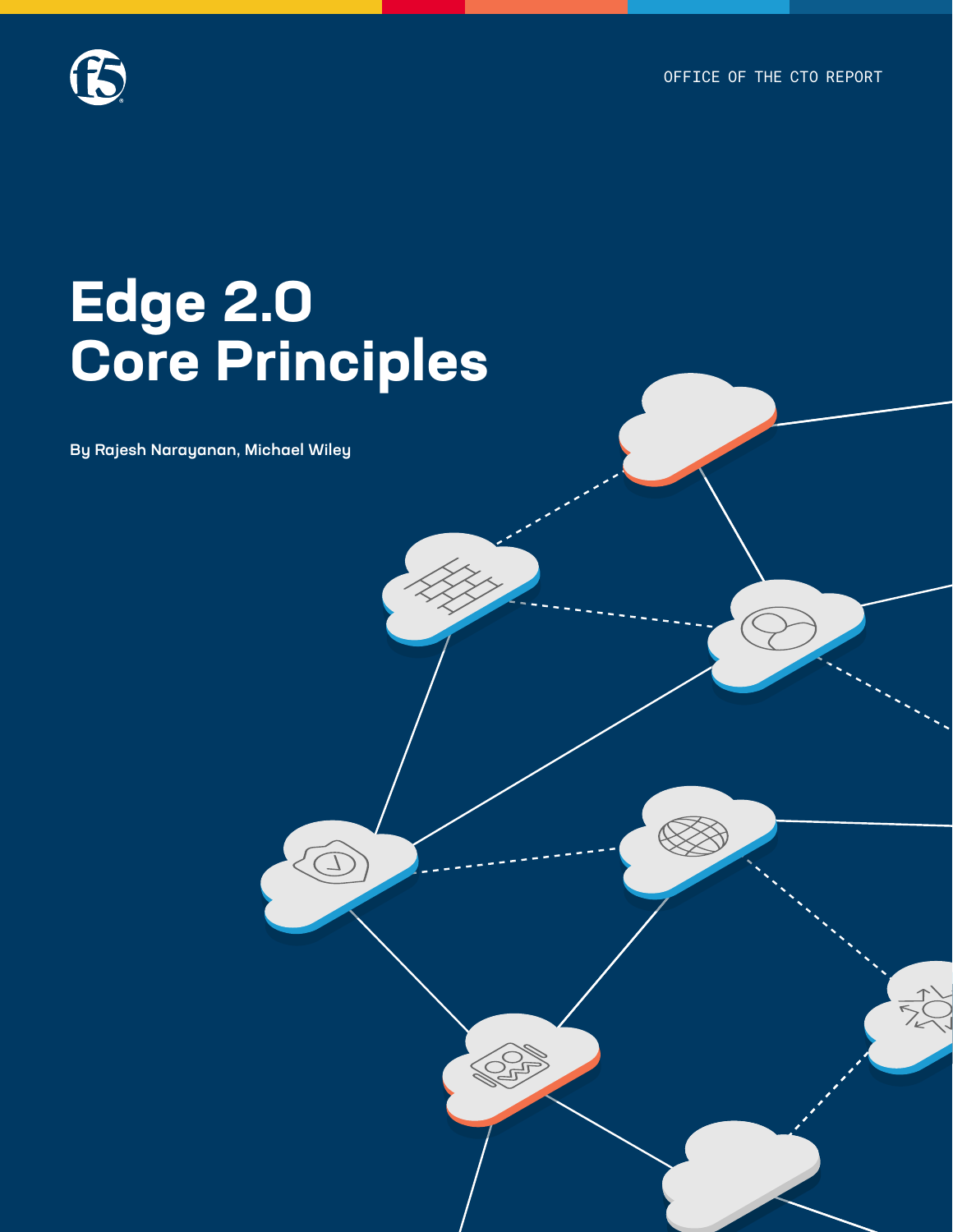# **Table of Contents**

| з               | Introduction                                   |  |  |  |
|-----------------|------------------------------------------------|--|--|--|
| 3               | What Is Edge 2.0?                              |  |  |  |
| 4               | <b>Concepts and Assertions</b>                 |  |  |  |
| 4               | Unaddressed Topic(s)                           |  |  |  |
| 5               | <b>Edge Evolution</b>                          |  |  |  |
| 6               | <b>Edge Consequences: Increased Complexity</b> |  |  |  |
| 8               | <b>Business Outcome: Diminished Experience</b> |  |  |  |
|                 |                                                |  |  |  |
| 9               | <b>Edge Solution Space</b>                     |  |  |  |
| 10              | <b>Edge 2.0 Design Considerations</b>          |  |  |  |
| 10 <sup>°</sup> |                                                |  |  |  |
| 11              | Secure by Default                              |  |  |  |
|                 | <b>Provides Native Observability</b>           |  |  |  |
| 11              | <b>Supports Adaptive Interfaces</b>            |  |  |  |
| 12 <sup>2</sup> | Solves the Inter Cluster Problem               |  |  |  |
| 15              | Delivers Autonomy                              |  |  |  |
| 16              | <b>Edge 2.0 Application Platform</b>           |  |  |  |
| 16              | <b>EAP Scope</b>                               |  |  |  |
| 18              | The EAP Framework                              |  |  |  |
| 18              | Unified API Control and Management             |  |  |  |
| 20              | Edge Infrastructure Manager                    |  |  |  |
| 21              | Software Defined Application Connectivity      |  |  |  |
| 22              | <b>Adaptive Interface Model</b>                |  |  |  |
| 23              | <b>EAP Features</b>                            |  |  |  |
| 24              | <b>Putting It Together</b>                     |  |  |  |
| 25              | Summary                                        |  |  |  |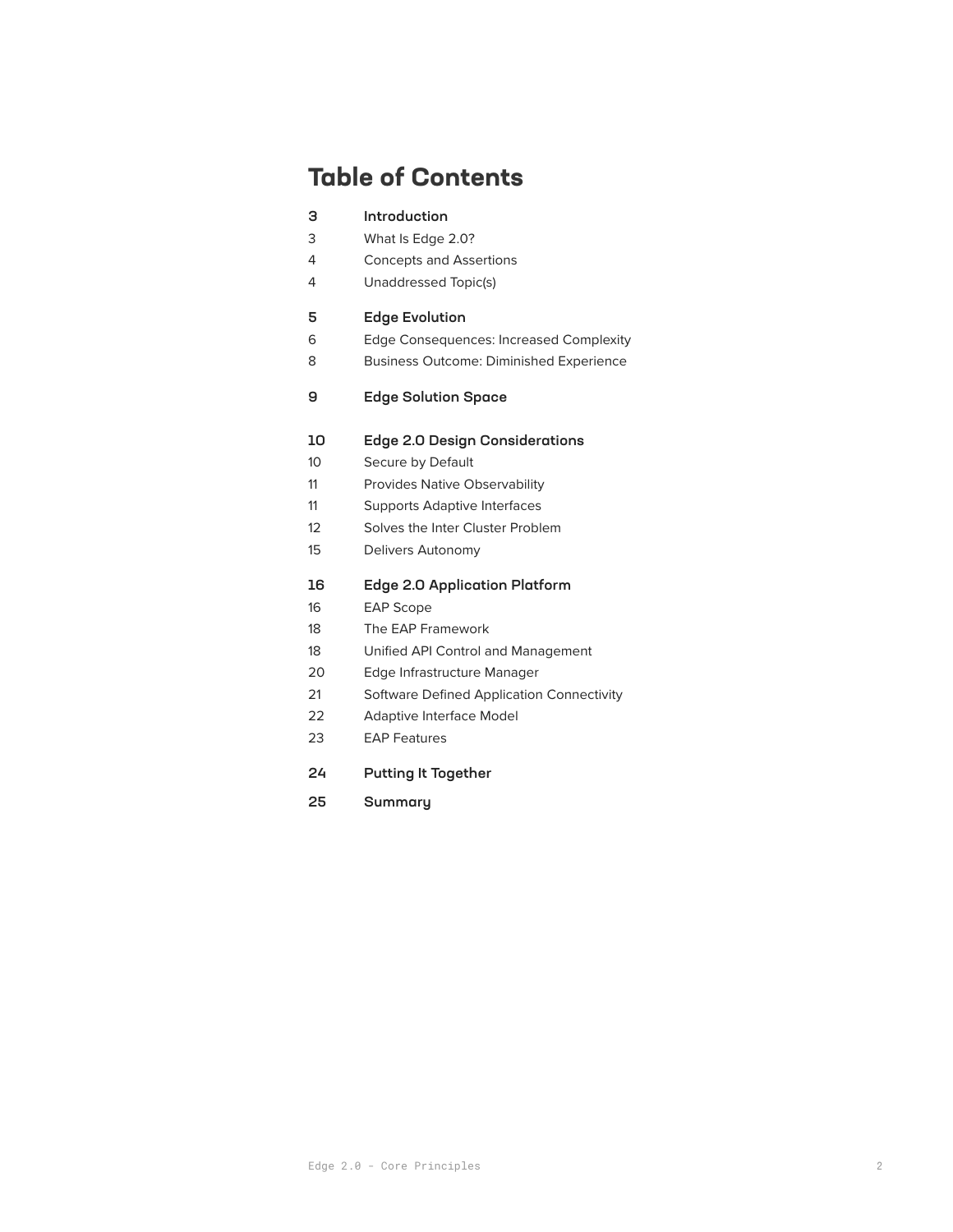### **Introduction**

<span id="page-2-0"></span>EDGE 2.0 IS ABOUT THE EXPERIENCE, NOT THE INFRASTRUCTURE OR ITS LOCATION

**The definition of the edge has always been intertwined with the evolution of the data center architecture.** The last decade has witnessed a rapid transformation in enterprise infrastructure architecture, expanding from on-premises data centers to today's distributed cloud architectures. We recognize Edge 2.0 as a technology shift that will enable applications to leverage a distributed cloud architecture.

Every person, organization, or entity has a different interpretation of the edge. Some might consider the edge to be a cell tower, others might say their mobile device is the edge. For cloud service providers (CSPs), the edge is a managed infrastructure footprint which seamlessly integrates into their back end. For military applications, the edge is the theater of battle—be it the land, sea, or air. Every time we read about the edge the interpretation is generally summarized as compute, networking, and storage capabilities of the infrastructure and/or its location.

But we also see Edge 2.0 as the experience it delivers to all the stakeholders in the ecosystem, and not just the infrastructure asset or its location.

This document describes what the functionality of Edge 2.0 should be, independent of its physical or virtual infrastructure, or where it is located or instantiated. The intent is not to explain how to build a better distributed application, but to illuminate the capabilities that must be in Edge 2.0 to support the creation of the most optimum distributed applications that suits a particular requirement.

#### **WHAT IS EDGE 2.0?**

From the point of view of an entity that resides on this distributed cloud, the edge is wherever the entity is currently located. Thus, we propose a definition of Edge 2.0 that is experiencecentric, not tied only to the location of the infrastructure, type of infrastructure, or the controlling entity.

The focus of Edge 2.0 is towards enhancing the application-centric, operational-centric, and developer-centric experiences. Edge 2.0 must address the meta-properties (like SLAs and SLOs) of the application by adapting to the shifting needs of the application. Edge 2.0 must be simple to operate and unburden operations teams from creating new automation for every distributed application. Edge 2.0 must reduce the friction faced by developers when they develop and deploy distributed applications at scale, by seamlessly supporting security, governance, and service-level objectives.

 As an example, let us take a banking application. The goal of Edge 2.0 is not to improve the business logic of the transaction. It is about making it more secure, faster, private, usable across all geographies (as needed), and scalable up or down as needed to support the business goals.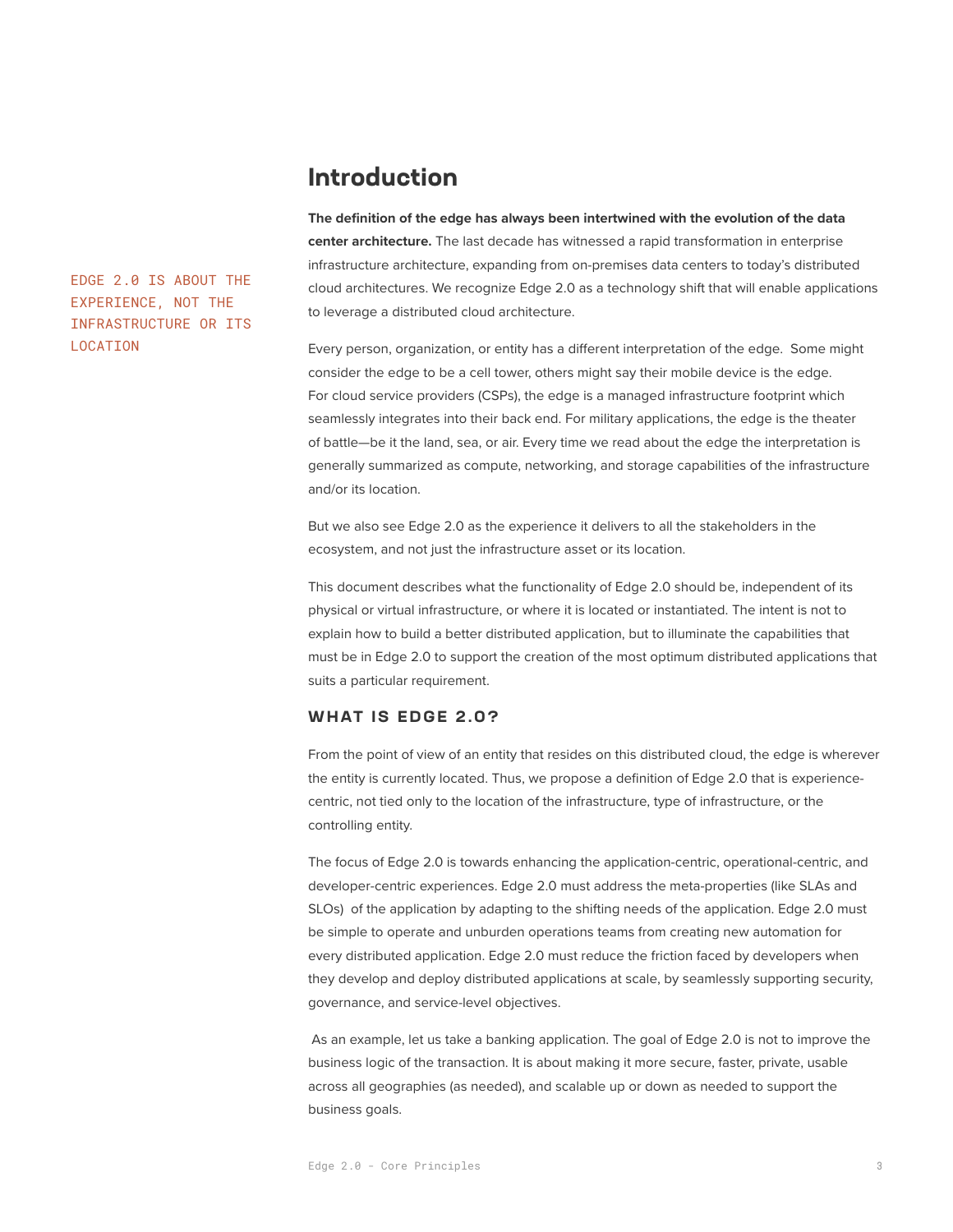#### <span id="page-3-0"></span>**CONCEPTS AND ASSERTIONS**

The following are the key concepts and assertions of this paper:

- Experience-Centric Edge: Establishes a basis for Edge 2.0 around the experience it delivers, instead of an asset or its locations.
- Design Considerations: Specifies key design considerations for a successful implementation of the Edge 2.0 architecture.
- Heterogeneous Infrastructure: Highlights that designing for a distributed cloud means considering decentralized control of the infrastructure.
- Telemetry as a Foundation: Emphasizes telemetry as a fundamental building block that must be supported across all layers of the infrastructure. Without telemetry a data-first strategy becomes diluted.
- Inter-Cluster Challenges: Underscores a fundamental challenge with Edge 2.0 as being inter-cluster instead of intra-cluster.
- Adaptive Interfaces: Introduces the adaptive interfaces, offering a distinct comparison with declarative and imperative interfaces.
- Edge 2.0 Application Platform (EAP): Introduces the EAP as a framework to enable Edge 2.0 to adapt to the needs of the applications.

#### **UNADDRESSED TOPIC(S)**

There are several topics we have not yet addressed in this paper:

- Application Data Distribution: There are many subtopics here like content delivery networks (CDNs), storage distribution, data-distribution, caching, etc. There are also emerging technologies like Conflict-free Replicated Datatype (CRDT). An Edge 2.0 framework should include support for application data distribution in its scope.
- Functions Distribution: The advancement of edge compute can be thought about as core cloud functions and logic, shifting closer to the location where the event is generated, or the data resides. Due to the significant amount of compute becoming available at the edge we should now solve problems similar to those typically solved in legacy cloud architectures if we wish to take advantage of that compute. For example, overlay networking, middleware workloads, and other types of workloads which are intertwined and are more complex than the naïve use cases we have seen in early edge –for instance storlets, which are stateless simple flows to be run next to the data.
- There are likely other areas not discussed. The goal of the framework is to be extensible such that the responsibilities can be added as needed.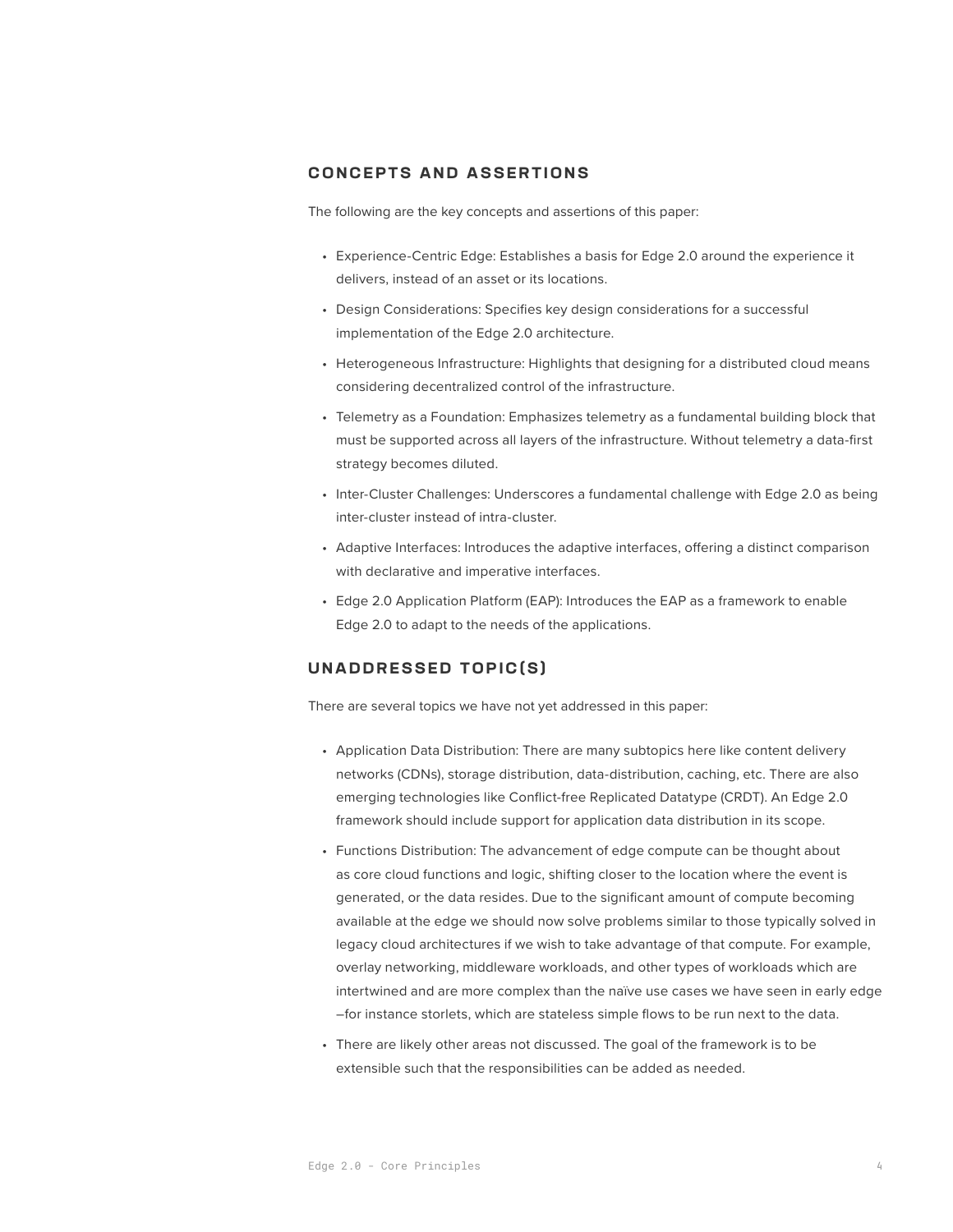# **Edge Evolution**

Figure 1 best depicts the co-evolution of the Edge and datacenter architectures.Edge 1.0 and 1.5 were based on the notion of an origin site and moving the data and services from the origin to the consumer. Edge 1.0 was deployment of internet infrastructure primarily focused on optimizing bandwidth usage with distributed content caching, a.k.a content distribution networks. CDNs are a fundamental design pattern since the aggregate content to transfer will always be more than the available bandwidth.

As CPU and memory costs raced downwards, compute farms appeared along with CDN nodes. Applications were consumed as services through service-oriented architectures (SOA). Hence the reference to Edge 1.5 as Service Distribution Network.

A common characteristic of Edge 1.0 and Edge 1.5 is the idea of an origin site. Before the growth of mobile, people, devices, and things were primarily downloading content or acting as consumers of the service. The site originating the service was still different from that of the consumer.



In Edge 2.0, however, any entity can act as an origin site or as a consumer. The traffic flow has changed. Humans, phones, and devices are actively producing data as they upload content or generate periodic data. Apps are becoming consumers as they depend on other apps. All entities can act as producers or consumers of a service—APIs, humans, IoT devices, or web, back-end, and headless applications. From its own viewpoint, every entity on the infrastructure thinks it's at the edge.

The distributed cloud is the latest stage in the evolution of the datacenter. Compute has become truly ubiquitous, from mobile devices to being embedded in everyday objects that are connected to the network. Coevolved with it are software architectures to enable distributed and scalable applications.

**Figure 1:** Edge and infrastructure co-evolution

EVERY ENTITY CONSIDERS ITSELF TO BE AT THE EDGE FROM ITS POINT

OF VIEW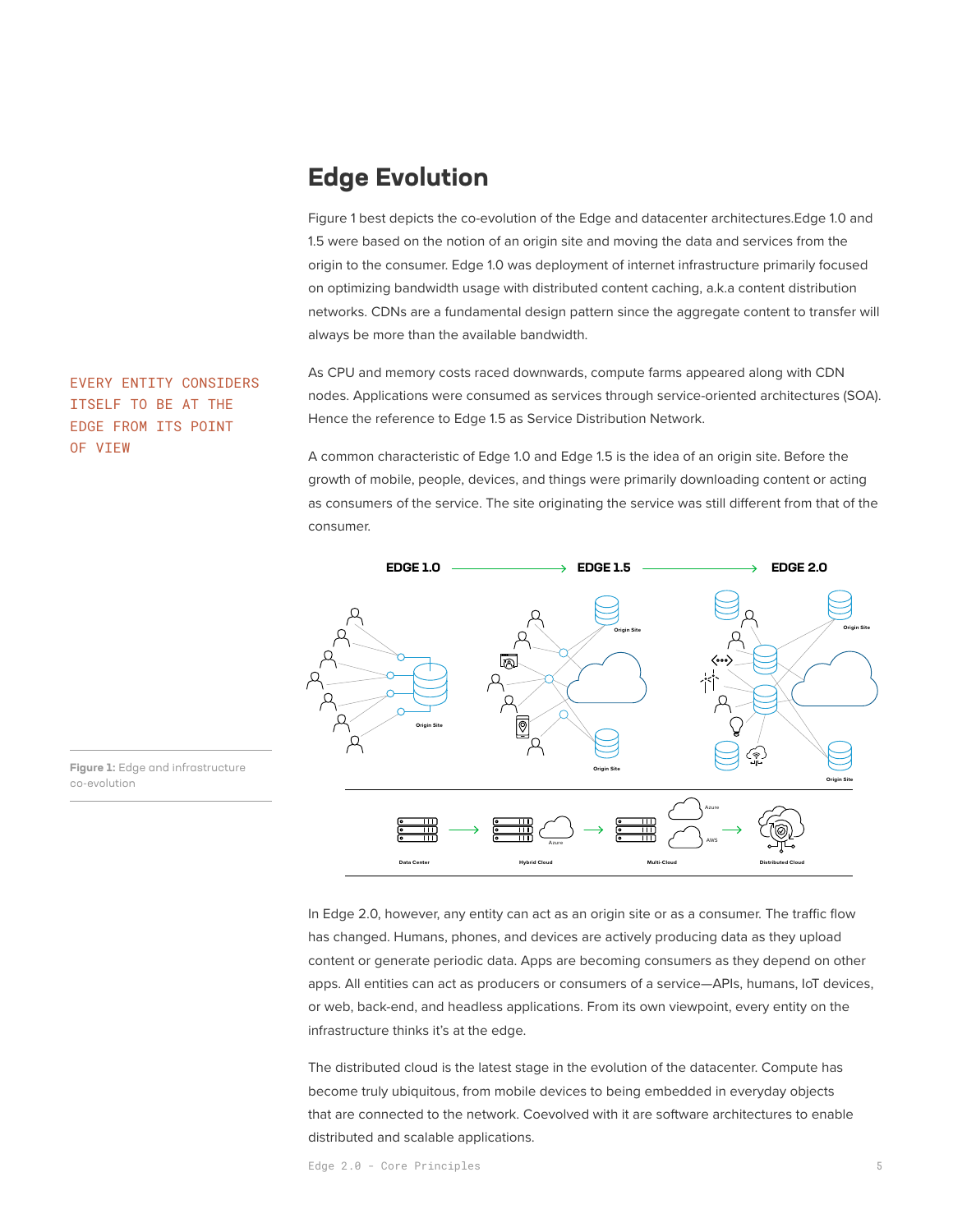#### <span id="page-5-0"></span>**EDGE CONSEQUENCES: INCREASED COMPLEXITY**

The abundance and hyper-distribution of compute and storage everywhere has created an opportunity for rapid digital transformation of the enterprise. But this rapid evolution has its consequences.

Most enterprises are typically comprised of heterogeneous infrastructure, with non-uniform environments. Effectively scaling such environments demands complex orchestration and automation from the deployed systems. Rapid changes to the application's needs, such as changes in CPU and bandwidth requirements, increase the complexity of operations across a distributed cloud. This adds stress to the operations teams, who may not be well-equipped to efficiently respond to the changing needs of the application or the end customer.

The consequences of these issues are operational complexity, which neutralizes any potential gains for an enterprise going through digital transformation.

Some of the intertwined issues and artifacts that result from complexity are highlighted next.

DIGITAL TRANSFORMATION GAINS ARE NEUTRALIZED IF THE TECHNOLOGY IS OPERATIONALLY COMPLEX

#### Security models need to constantly keep up

Hybrid clouds result in increased surface area that can be compromised due to a variety of attack vectors. Different use cases create multiple security challenges, and as the infrastructure evolves, we are constantly chasing the puck.

Thus, the problem we anticipate is: will only the technology recommendations change often, or will the design patterns to implement security change as well?

Here are some of the issues with existing approaches:

- Software Defined Perimeter (SDP) does not scale easily, as popular solutions are agent based, which does not lend to simple operational deployments.
- Implementing Zero Trust Network Access (ZTNA) is often impractical, due to ZTNA solutions requiring a constellation of deployed production services like traffic inspection, centralized log management, global PKI and identity management, and more.
- Secure Access Service Edge (SASE) combines network-as-a-service and security-as-aservice, an acronym soup of several technologies non-trivial to implement. Additionally, the focus of SASE tends to be software-defined wide-area network (SD-WAN) centric, addressing a small segment of the enterprise networking edge use cases.
- Disparity between different public cloud providers' infrastructure and already complex security models (for example IAM) often lead teams to a patchwork hardening of providers and cumbersome multi-cloud configurations.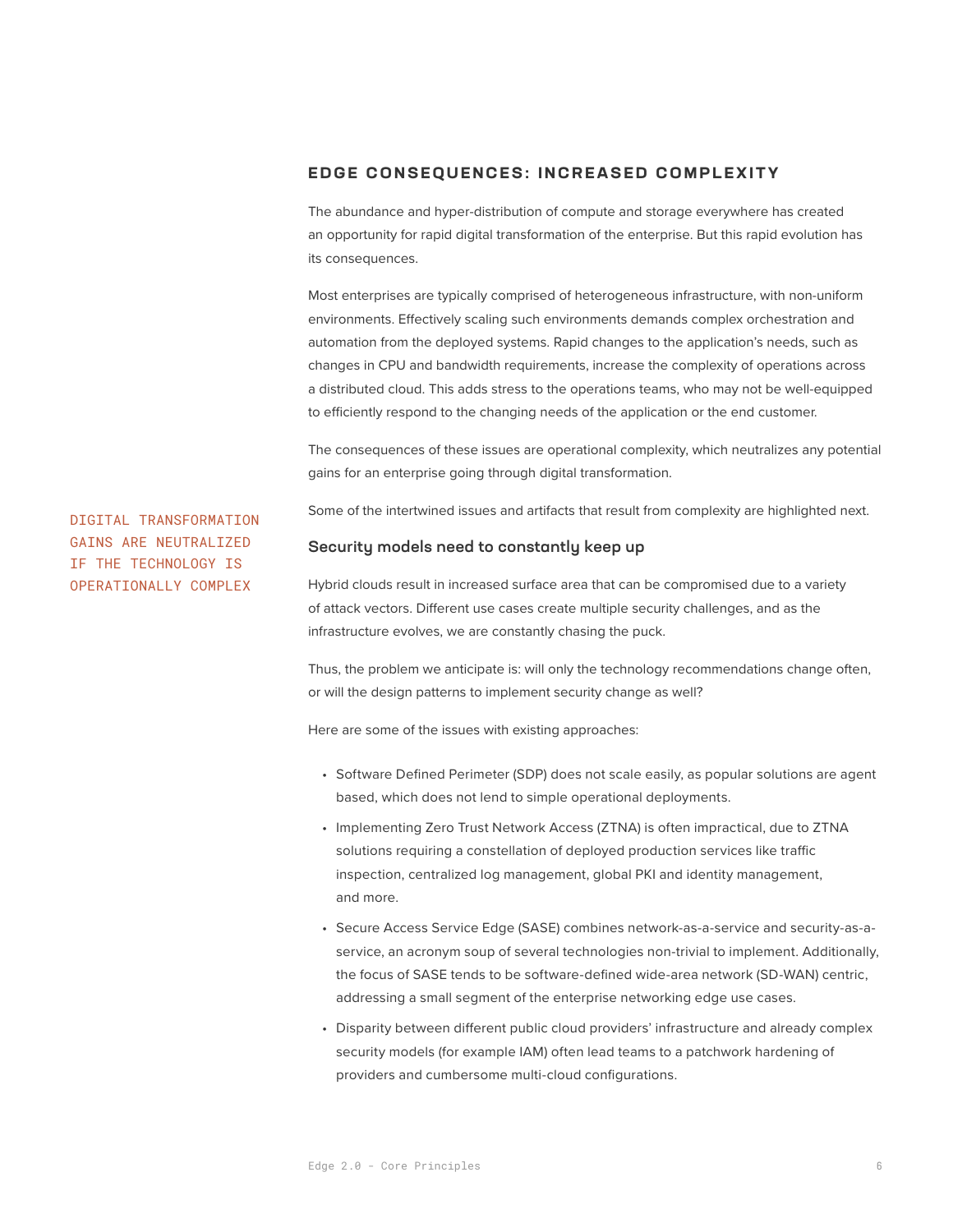#### Automation Challenges

One of the primary challenges with the hyper-distribution of low-power and low-cost compute available at the edge is the ability to orchestrate and schedule the infrastructure in a uniform manner. Ops teams struggle with scaling and supporting applications that leverage the distributed cloud—as these applications typically include heterogeneous technologies with different administration requirements.

While automation platforms like Terraform provide a sophisticated means to customize the automation, ops teams still need to maintain scripts for multiple permutations: for example, five different flavors of compute, four different types of firewalls, and three types of load balancers. The human cost of having to manage and maintain the automation scripts does not scale.

This leads to the infrastructure customer's continued interaction with ops teams via ticket driven systems, which are a barrier towards automating existing workflows. Service desk gets overwhelmed with tickets, needing to prioritize security and stability over agility.

#### API Sprawl

Microservices architectures have already become the de-facto method of building new applications with the evolution towards multi-cloud. APIs are published and can be instantiated whenever and wherever needed, leading to API sprawl. The discovery, connectivity, and management of these APIs in an autonomous manner becomes a big challenge.

A paradigm shift is needed in addressing API sprawl. Our internal models demonstrate that even moderate assumptions of parameters, like the number of global API developers, the number of APIs developed per dev per year, and API shelf-life, result in many 100s of millions (if not billions) of APIs being simultaneously active by 2030 (Figure 2). The 2021 API Sprawl report provides a comprehensive view of this emerging topic.

#### Poor End-to-End System Visibility

Increased complexity requires enterprises to enable granular and meaningful end-to-end visibility of the end-to-end system. In distributed cloud environments, applications transcend multiple heterogeneous infrastructure stacks managed by separate entities.



**Figure 2:** 10-Year Estimated API Growth

SECURITY IS A CHASING-

THE-PUCK PROBLEM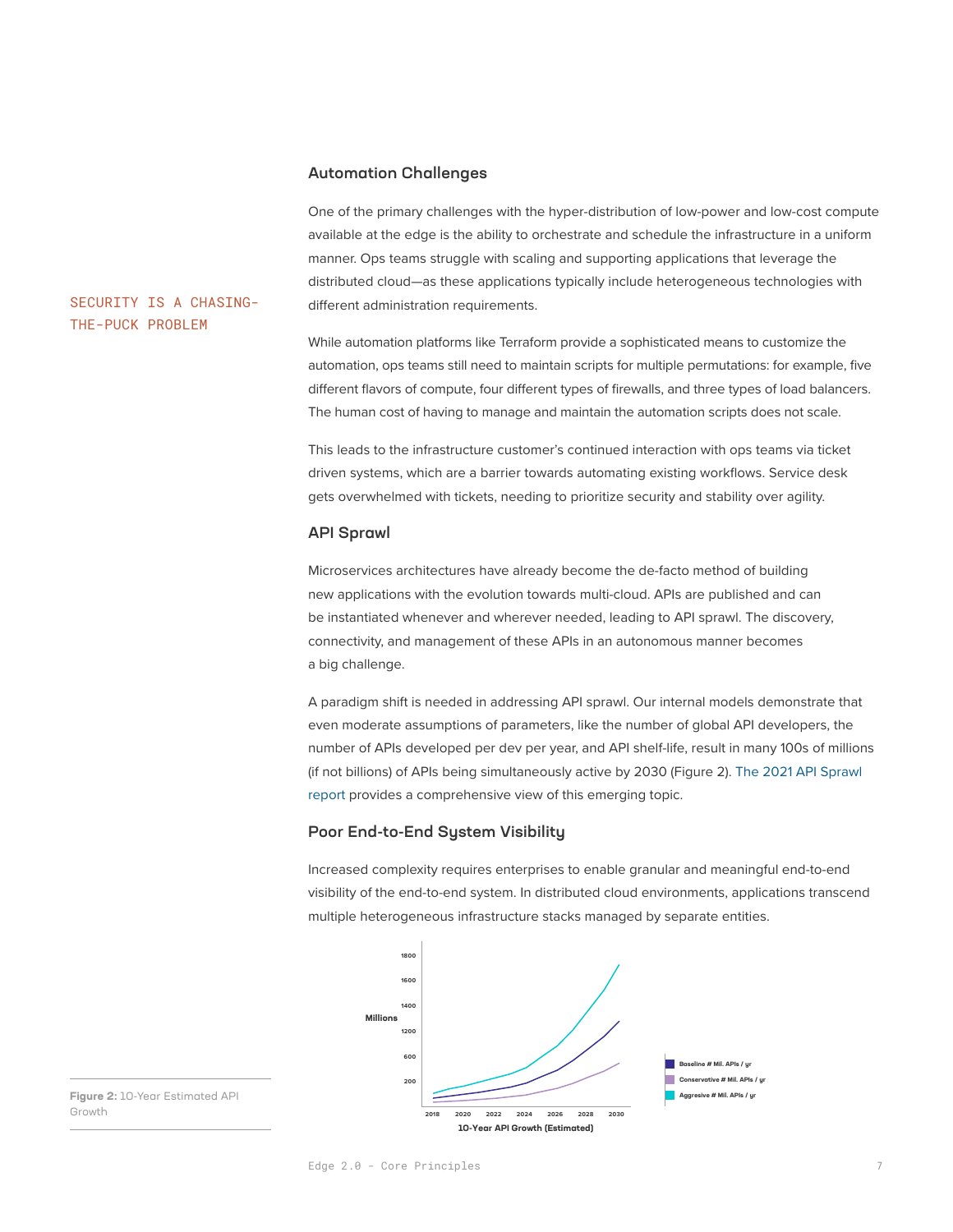<span id="page-7-0"></span>Moreover, none of the operators today are incentivized to expose native telemetry of their infrastructure to enterprise customers. Enterprises are essentially running blind when deploying applications in a distributed cloud and need to resort to multiple observability tools. To fill these visibility gaps, the tools typically are from different vendor companies working at different points in the infrastructure or the application stacks.

Non-standard infrastructure metrics add to the woes within an enterprise. Typically, the metrics are not unified due to operational silos and other factors like non-uniform infrastructure in different infrastructure environments. For example, metrics across public cloud providers are different, and on-prem data center technologies also do not follow any standard metrics.

#### **BUSINESS OUTCOME: DIMINISHED EXPERIENCE**

MANY ENTERPRISES RUN BLIND DUE TO A LACK OF AN "OBSERVABILITY PRACTICE"

Revenue-generating workloads and mission-critical systems typically utilize most of the operational resources and budget available in an enterprise. Meanwhile smaller projects, though lower in complexity, tend to make up the volume of the enterprise's applications. Figure 3 depicts this as a long-tail distribution of the number of projects that an enterprise is likely to have in comparison with its operational complexity.

While smaller applications may be lower in operational complexity, the operationalizing processes and workflows are still in many cases manual, and it can take weeks for service tickets to successfully transit multiple operational teams. For instance, deploying an application that requires dedicated network resources with granular security policies may first require the global security teams to work out the security policy approvals. Then the service ticket may go to the networking team for planning the subnet and route configurations that need to happen. Finally, the validation of firewall rules may be required from yet another operational team that is responsible for firewall management.

Now let us imagine the above complexity needs to be addressed for each application deployed on a distributed cloud where the enterprise does not own any part of the underlying infrastructure. The sheer volume of small projects or applications that need to be onboarded and supported makes it unrealistic for operations teams to support every project, creating a prioritization issue and self-service opportunity.



**Figure 3:** Distribution of project size vs its complexity of deployment

**# Projects**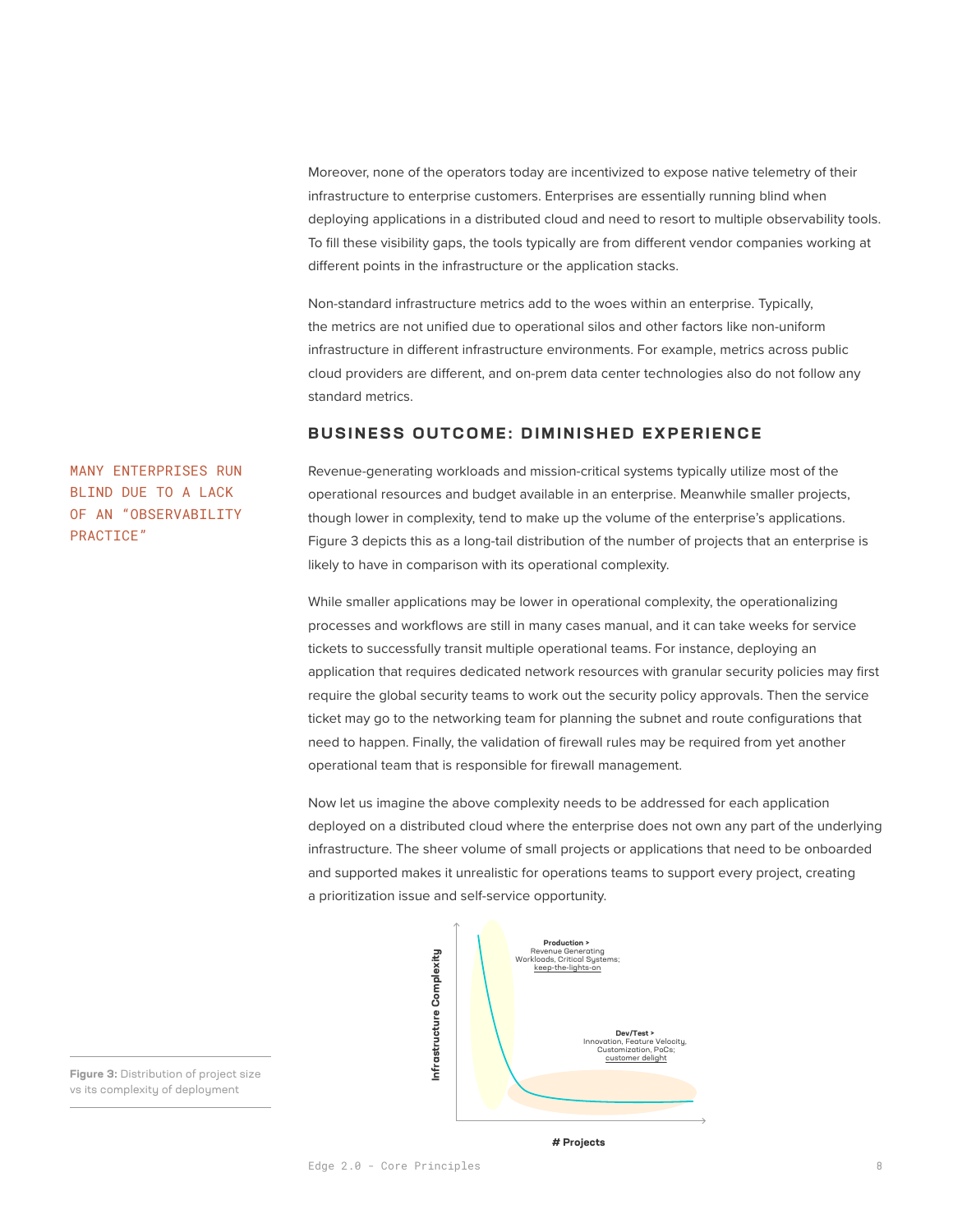<span id="page-8-0"></span>This prioritization issue is especially noticeable as infrastructure teams' investments are focused on supporting critical and revenue-generating systems, leaving little time or budget for net new projects that involve their own lifecycle of development, testing, and staging before production. This results in diminished capabilities and investment towards feature velocity, customization, and the innovation that supports new products, which culminates in stagnation of the business and its offerings.

# **Edge Solution Space**

The evolution of the edge ecosystem greatly expands the solution space by offering an opportunity to address these challenges with an application platform.

Figure 4 shows the Edge 2.0 solution space. Here we state everything that comes under a distributed cloud architecture is the totality of the solution space.

Thus, within the context of the solution space, Edge 2.0 must deliver the experience desired by all of the following:

- All entities that reside within the solution scope—apps, humans, and devices that act as consumers, or web backend and headless applications that make up the services.
- The SRE teams and application owners of these apps, while preserving the security and regulatory guard rails expected of the infrastructure.





THE INFRASTRUCTURE TEAMS ARE BURIED IN COMPLEXITY

**Figure 4:** Edge 2.0 solution space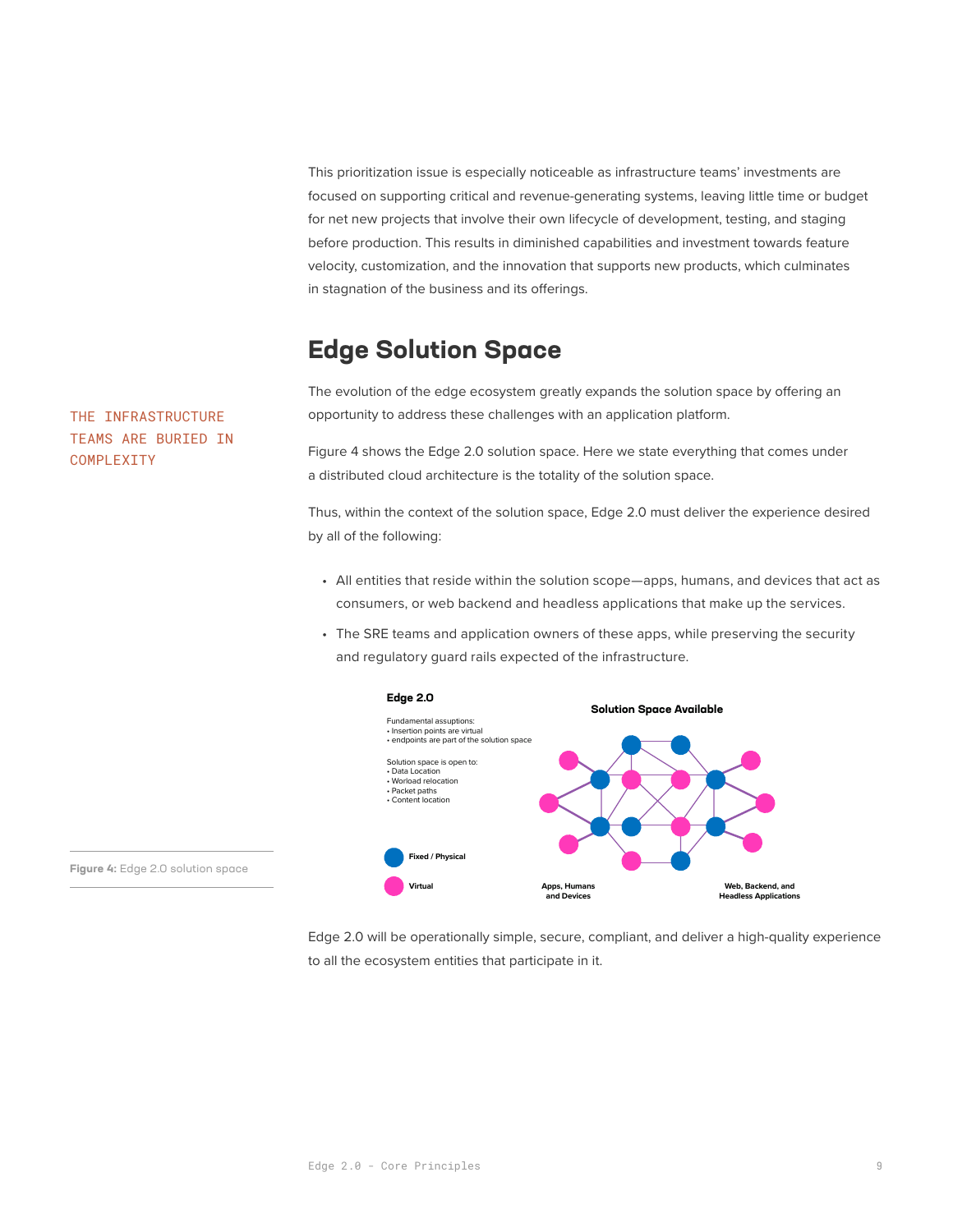# <span id="page-9-0"></span>**Edge 2.0 Design Considerations**

#### **SECURE BY DEFAULT**

A distributed cloud amplifies this security-at-scale problem as the number of endpoints increases exponentially. With such a massive scale, the complexity of implementing a solution also scales. The security posture should be that the application assumes the environment it is currently deployed in is already compromised. Similarly, the infrastructure shall not trust any application that runs in it.

The basis of these ideas is captured in the concepts of the Zero Trust mindset, and the BeyondCorp<sup>1</sup> exemplar demonstrates these concepts for the use case of application access. Going forward, Edge 2.0 extends this model, based on the following five core principles:

- (a) Identity Is Foundational: In Edge 2.0 identity runs deep, with each entity instance having its own globally unique identity, but also its place in the org hierarchy along with its privilege level. Identity should be a key consideration not only for north-south traffic, but also internally for east-west access.
- (b) Least Privilege: The actions allowed by an actor should be constrained to only those that the actor requires to perform its role in the system. An example is limiting the subset of workloads that are allowed to communicate with the database server based on the design specification.
- (c) Continuous Authentication: Any attestation that a system actor makes must have a means of verification and should be explicitly verified whenever such an attestation occurs. Authentication should not be solely explicit through shared secrets or chain of trust, but also should factor in implicit patterns of behavior and contextual meta data.
- (d) Constant Monitoring and Assessment: The actions of all actors in the system must be monitored, reinforcing the key role of data collection and warehousing technologies in an Edge 2.0 architecture. In addition, these activities must be continuously assessed to detect and mitigate attempts to perform forbidden or dangerous actions. The assessment must be near real-time, at scale, implying liberal use of automation and machine learning techniques.
- (e) Assume Breach: Given the resources available to today's sophisticated adversaries, one must assume that any system has been compromised in some manner. As a result, the entirely deterministic policies rooted in workload and user identities, enforcing privilege-based access represented by a and b, are often insufficient to prevent all attacks. Therefore, a fully mature Edge 2.0 system must also be able to make real-time risk/reward assessments based on continuous monitoring and assessment.

ALWAYS ASSUME INFRASTRUCTURE IS ALREADY COMPROMISED. THE CHALLENGE THEN IS TO SAFELY DEPLOY AN APPLICATION ON IT.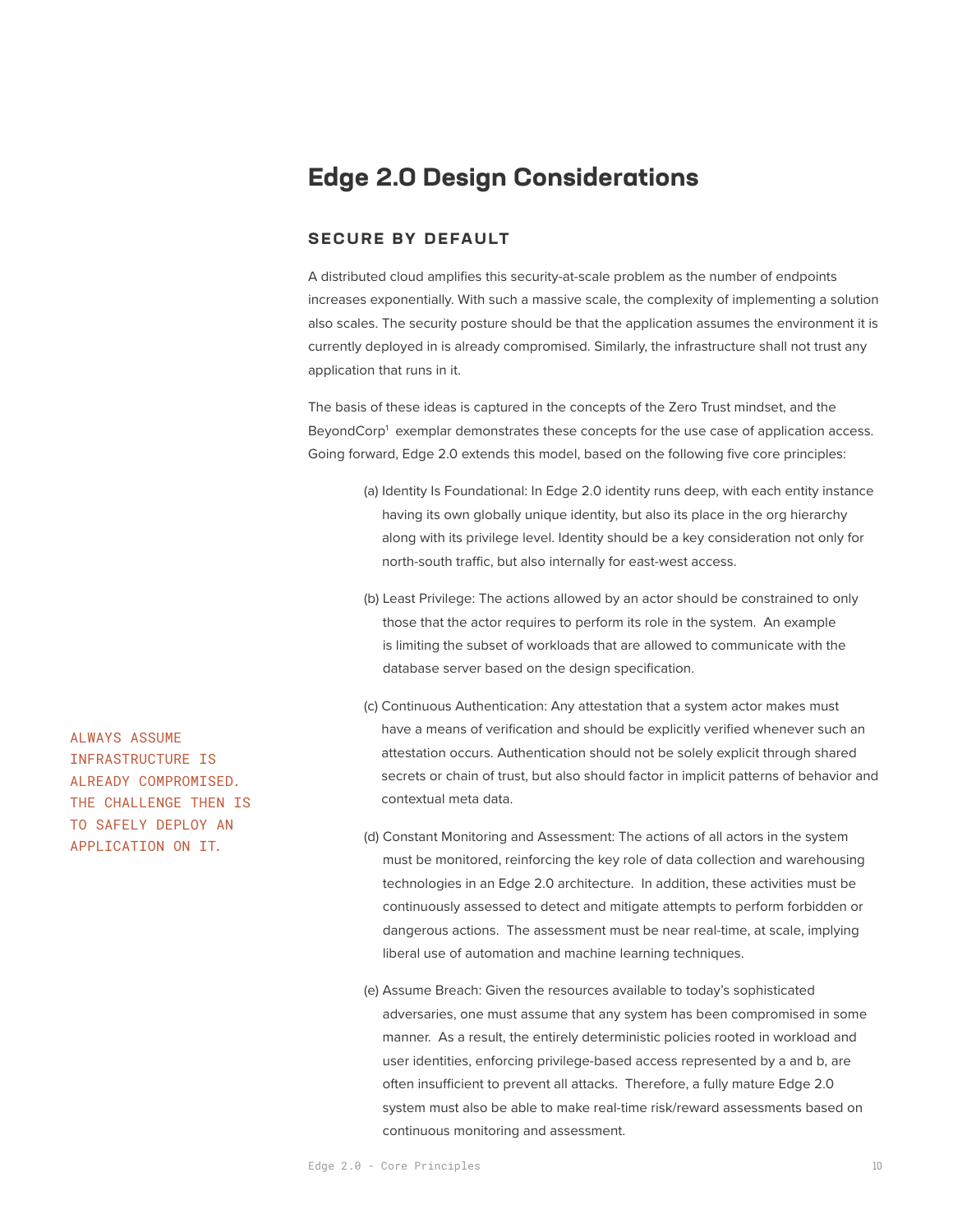#### <span id="page-10-0"></span>**PROVIDES NATIVE OBSERVABILITY**

Edge 2.0 must integrate telemetry as a first-class citizen deep within the infrastructure stack, provide a simple and scalable means to collect cross-layer telemetry within the infrastructure, and surface it to a common platform. This helps observability teams to surface interrogation of the "infrastructure state" as needed. This lets application teams focus on the business logic without explicitly instrumenting their application stacks.

**Figure 5:** Evolution of the telemetry **Agent of the telemetry (Carl Condon Specific Transform Transform Transform Agent Agent Agent Scollector and Agent Scollector and Agent Scollector and Agent Scollector and Agents and** collector

Vendor Specific Agents

Vendor Agnostic

The current state of observability technology has largely been vendor specific and proprietary. This has led to many vendor-specific agents collecting similar signals that jostle for expensive memory and CPU.

The next logical step is the use of a vendor-agnostic telemetry collector that enables infrastructure and traffic data to be streamed to a centralized data platform.

Many product teams struggle to justify the investment in instrumentation, as the effort needs to map to a revenue opportunity. Infrastructure should be instrumented like any other business function or process, because the team needs to understand its behavior to optimize it for the business's objectives. Thus, the debate should be more on what should be prioritized to instrument, as opposed to its need.

#### INSTRUMENTATION MUST SHIFT LEFT

To achieve granular and more accurate measurements of the application behavior we anticipate the instrumentation will "shift left" by invoking it at the time of code—Figure 5.

#### **SUPPORTS ADAPTIVE INTERFACES**

In keeping with distributed cloud, peeling a couple of layers down each cloud within its scope (local or global) has its own manager, admin, orchestrator, and more. Each behaves independently, making its own decisions, but providing interfaces for other entities to use as needed.

Thus, the notion of a distributed cloud, in essence, is decentralized administration and control. One cannot get away from this fact, and it is important for us to recognize to better realize the nuances of adaptive vs. declarative and imperative interfaces.

To effectively utilize the Edge 2.0 infrastructure, imperative and declarative interfaces aren't enough as they still rely on hand-crafted artifacts that are essentially static constructs that do not adapt fast enough to rapidly changing conditions.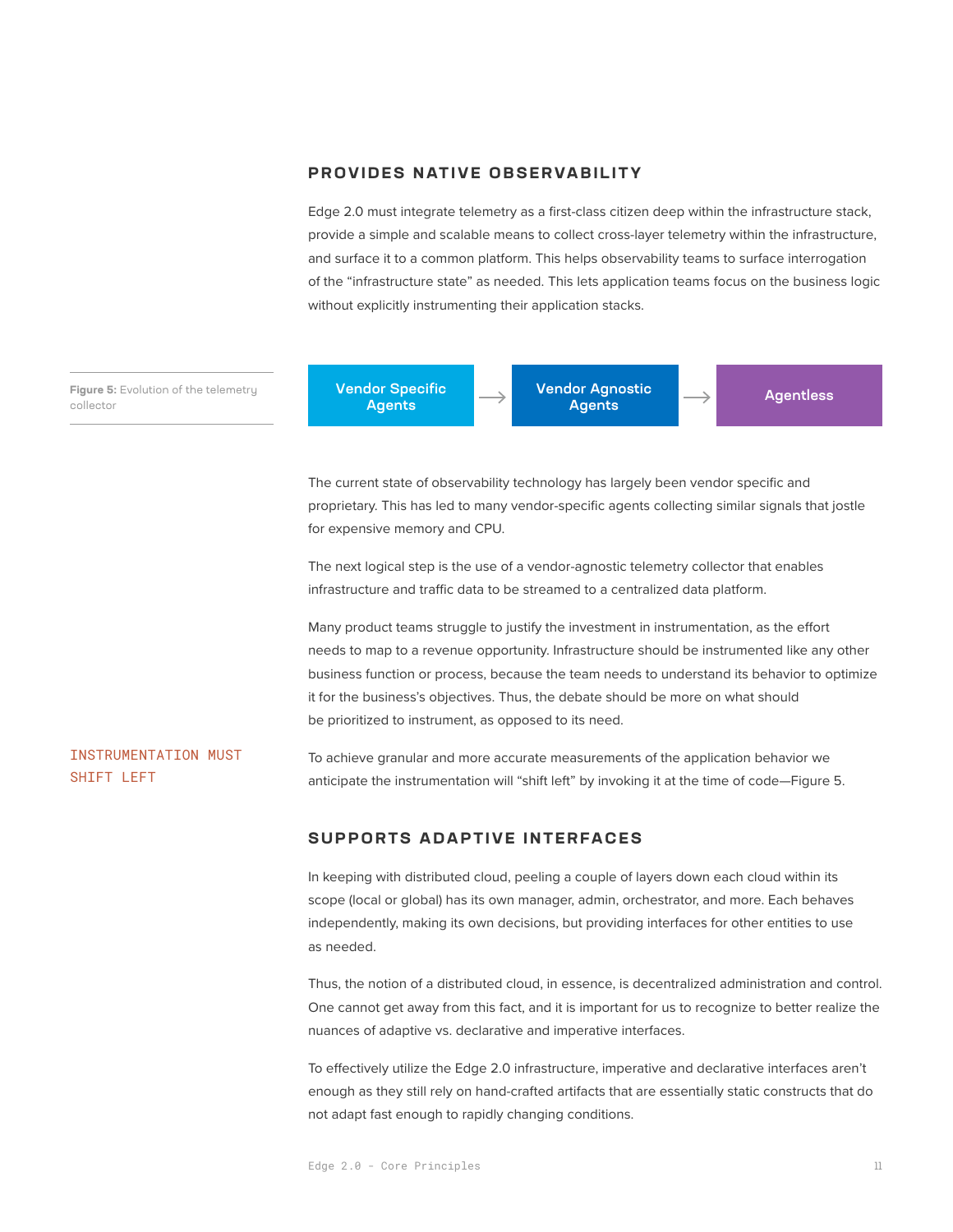Outcome based is where we need to go, and the systems need to be smart enough to adjust policies across the infrastructure (end-to-end) to meet those outcomes. We call these adaptive interfaces.

To be clear—imperative, declarative, and adaptive interfaces are not mutually exclusive:

**Imperative**: Gets very prescriptive and defines in detail a series of actions to get to the desired state. Configuration of a router, for instance, is an imperative action. In the above scenario, the prescriptive actions will be precise—which datacenter, how much CPU/memory, bandwidth required, specific routes, and more. The input quality of the data model is very high and thus requires a deeper knowledge and expertise about the infrastructure. There is an expectation of knowing both the model and structure of the infrastructure.

PROCLAMATION: WE DECLARE IT IS IMPERATIVE FOR EDGE 2.0 TO SUPPORT ADAPTIVE INTERFACES

**Declarative:** The nuance of declarative is that it focuses describing the desired state, as opposed to actions that achieve the desired state. The quality of input is lower, though it still requires the application to know at least the structure of the underlying infrastructure.

**Adaptive**: Stands separate from imperative or declarative. An adaptive interface focuses on the desired objective or goal, rather than the state. The adaptive interface's goal is to capture the objective of the stakeholder who wants to deploy the application rather than focus on a pre-knowledge of the underlying system. Adaptive is different as it has no notion of what the capabilities of the underlying infrastructure are. There are no constraints on how to "get the job done" and, hence, it stands on its own.

With adaptive, the quality of the input is low and approaches natural language. Application owners can send a request to tell the infrastructure controller what outcome they expect, instead of needing to declare the capability required or specifically configure a resource.

#### **SOLVES THE INTER-CLUSTER PROBLEM**

A distributed cloud, by definition, accommodates all types of application architectures: monolithic, microservices, or serverless. Irrespective of the architecture, applications use APIs to offer the services.

The problems of API discovery, connectivity, and network security are largely addressed by using a service mesh, but a service mesh only solves this within the cluster (intra-cluster).

Edge 2.0 applications on the other hand leverage APIs across a hyper-distributed cloud infrastructure, in essence a multi-cluster environment. New applications are written with APIs crossing organizational and geographic boundaries. Some of the APIs might be private or partner APIs behind multiple layers of firewalls without an explicit route between them, even if they are discoverable. This heterogeneous cluster (inter-cluster) problem is without an elegant, lightweight, scalable, and secure solution that is practical.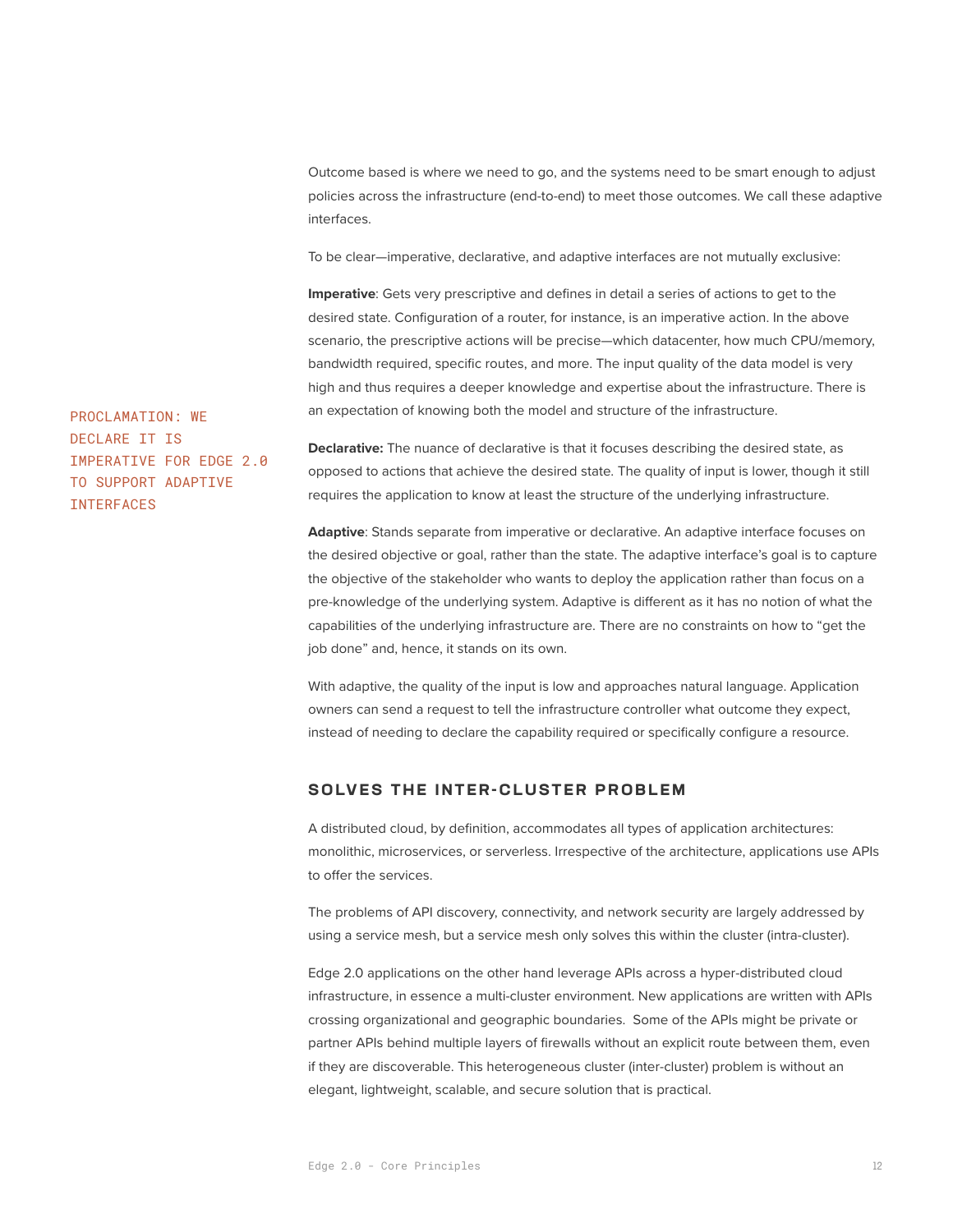#### Table 1: Comparison: Imperative and Declarative vs. Adaptive

| <b>Scenario/Properties</b>                         | <b>Imperative</b>                                                                                                                                                                                                                                                                  | <b>Declarative</b>                                                                                                                                                                                                                                                                                                            | <b>Adaptive</b>                                                                                                                                                                                                                                                                                      |
|----------------------------------------------------|------------------------------------------------------------------------------------------------------------------------------------------------------------------------------------------------------------------------------------------------------------------------------------|-------------------------------------------------------------------------------------------------------------------------------------------------------------------------------------------------------------------------------------------------------------------------------------------------------------------------------|------------------------------------------------------------------------------------------------------------------------------------------------------------------------------------------------------------------------------------------------------------------------------------------------------|
| Definition                                         | The imperative interface defines<br>the detail control flow based on<br>the specific capabilities of the<br>underlying resource.                                                                                                                                                   | The declarative interface defines<br>the logic but not the control flow.<br>From a programmatic parlance it is<br>the pseudocode.                                                                                                                                                                                             | The adaptive interface expresses the desired<br>state as a requirement without making any<br>assumptions of the capabilities of the underlying<br>resources.                                                                                                                                         |
|                                                    |                                                                                                                                                                                                                                                                                    |                                                                                                                                                                                                                                                                                                                               | An adaptive interface is owned by the<br>infrastructure and enables the infrastructure to<br>dynamically respond to the changing needs of<br>the application.                                                                                                                                        |
| Scenario 1: Package needs to go from<br>SFO to NYC | Jane tells Mark: (a) Print the<br>shipping label, (b) Go to the<br>UPS store, (c) Pick the 72-hour<br>delivery, (d) Pay for it and ship it<br>Mark: Has to follow a very<br>specific set of steps                                                                                  | Jane asks Mark: (a) Please courier<br>this package to this address, (b)<br>Package must arrive within 72<br>hours.<br>Mark: Can pick any courier company<br>(UPS, FedEx, DHL etc).                                                                                                                                            | Jane expresses to Mark: (a) This package must<br>arrive in NYC by Saturday.<br>Mark: Can do whatever he likes. Potentially even<br>taking the package himself, flying to NYC, and<br>delivering it by hand.                                                                                          |
| Scenario 2: Load balancer example                  | The load balancer already exists.<br>Task: needs to be configured<br>with this policy. Here the task<br>is specific to the load balancer<br>make, model, version, etc.                                                                                                             | A load balancer does not exist.<br>Task: load balance the application<br>with a given open policy. Task<br>assumes that an orchestration<br>or management layer exists and<br>declares what needs to be done.<br>Action: Ultimately task is converted<br>to an imperative interface to<br>configure a specific load balancer. | No assumptions about the underlying<br>infrastructure. Please ensure the application<br>scales as needed, with a max latency of 10 ms.                                                                                                                                                               |
| Ownership                                          | Joint ownership: application<br>and infrastructure                                                                                                                                                                                                                                 | Joint ownership: application and<br>infrastructure                                                                                                                                                                                                                                                                            | Only the infrastructure                                                                                                                                                                                                                                                                              |
| Quality of Input                                   | Extremely high. Requires deep<br>knowledge of the underlying<br>scope. For instance, need to<br>know which F5 load balancer,<br>which software version, etc. A<br>CLI or NMS would be an example<br>of imperative interfaces.                                                      | High: Requires knowledge of what<br>the infrastructure is capable of.<br>For instance, in the above example<br>there is pre-knowledge of the<br>infrastructure supporting a load<br>balancer.                                                                                                                                 | Low: Requires no knowledge of the capabilities<br>of the infrastructure. The input quality<br>approaches natural language equivalent.                                                                                                                                                                |
| Skill Level (Persona)                              | Function-specific skills. For<br>example, network admin,<br>compute admin, storage admin.<br>Every aspect of the infrastructure<br>requires the user to be an expert<br>in that area.                                                                                              | Application deployment skills. The<br>user knows the type of function<br>required to deploy the application.<br>As in the above case, the<br>application manager knows a load<br>balancer is needed, and high-level<br>policies on which the LB must be<br>configured to support autoscaling.                                 | Application engineer. Can just signal the<br>infrastructure what the non-functional<br>requirements of the application are. In this<br>instance, how fast the application should<br>respond to a customer request. Other factors like<br>geographic location, cost, etc., can be added as<br>needed. |
| Scope                                              | The imperative interfaces have<br>a highly localized scope. For<br>instance, infrastructure, network,<br>data center, rack-level, etc.                                                                                                                                             | The declarative scope is larger.<br>Typically, associated with an<br>orchestration engine that talks to<br>multiple imperative interfaces to<br>achieve the outcome required.                                                                                                                                                 | Very large scope because the outcome of<br>the interface can call multiple declarative or<br>imperative interfaces. The execution is more<br>complex requiring sophisticated implementations<br>of imperative and declarative interfaces.                                                            |
| Example                                            | - name: update web servers<br>hosts: webservers<br>remote_user: root<br>tasks:<br>- name: ensure apache is at<br>the latest version<br>yum:<br>name: httpd<br>state: latest<br>- name: write the apache<br>config file<br>template:<br>src: /srv/httpd.j2<br>dest: /etc/httpd.conf | apache-server:<br>version: "latest"                                                                                                                                                                                                                                                                                           | application-latency:<br>$- It: 10ms$<br>infrastructure-cost:<br>- lt: \$200<br>- billing: monthly                                                                                                                                                                                                    |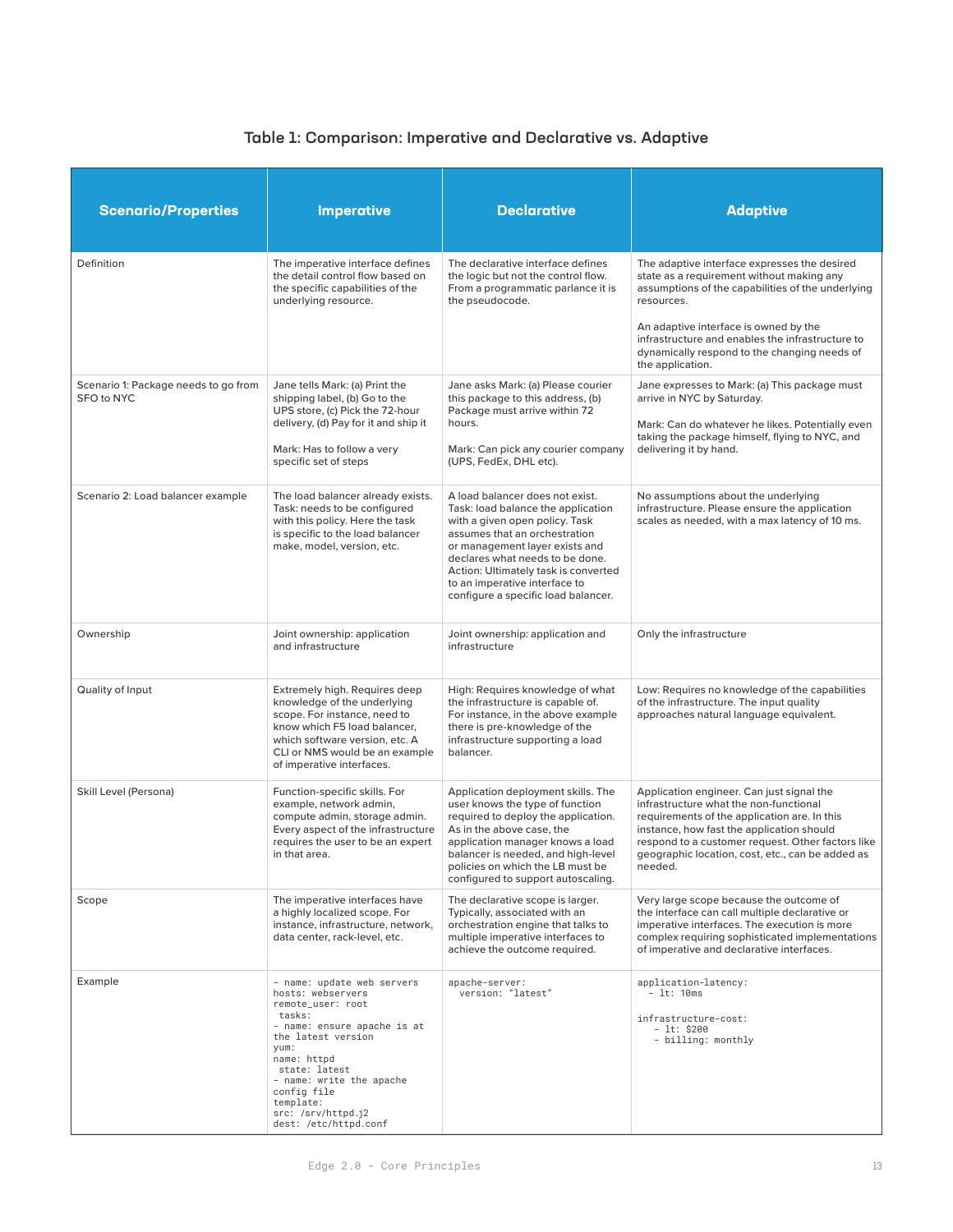We covered APIs extensively in the 2021 API Sprawl report<sup>2</sup> and address within it many questions that might surface. Figure 6 shows the difference between inter-cluster and intracluster.



**Figure 6:** Intra-cluster vs inter-cluster

**Intra-Cluster:** In a monolithic architecture, there might be very few APIs exposed with internal communication between modules via other inter-process communication methods. Whereas a micro-service architecture is broken down into dozens, if not hundreds, of APIs.

Whatever the case, each application cluster is developed and managed in an opinionated manner. For example, in cases of microservice architecture a team might use any flavor of service mesh—Istio, Linkerd, Aspen Mesh, or others. Every approach has its own means to manage and control the APIs within its cluster, in other words, intra-cluster.

There are many solutions here, and the goal for Edge 2.0 is not to re-invent or force orgs or dev teams into adopting yet another new technology.

**Inter-Cluster**: As the number of services delivered via APIs increases, new applications are built using services already developed or adopted by different application teams within the enterprise, as there is no need to reinvent the wheel.

New applications are also being built through different combinations of public and private APIs. From an architecture standpoint, modern applications leverage services provided by other clusters. In a distributed cloud these clusters are deployed globally, hence, can be located on any real estate that can host the application or be part of the application cluster.

#### Scope of an Application Cluster

To reiterate, the scope of an application cluster does not limit itself just within an organization. Clusters can be across any two networks, applications, organizational silos, or even between two enterprises.

The scope spans the full gamut of all permutations and combinations, thus exponentially increasing the complexity of operations. Figure 7 shows the traffic permutations within the application deployment scope.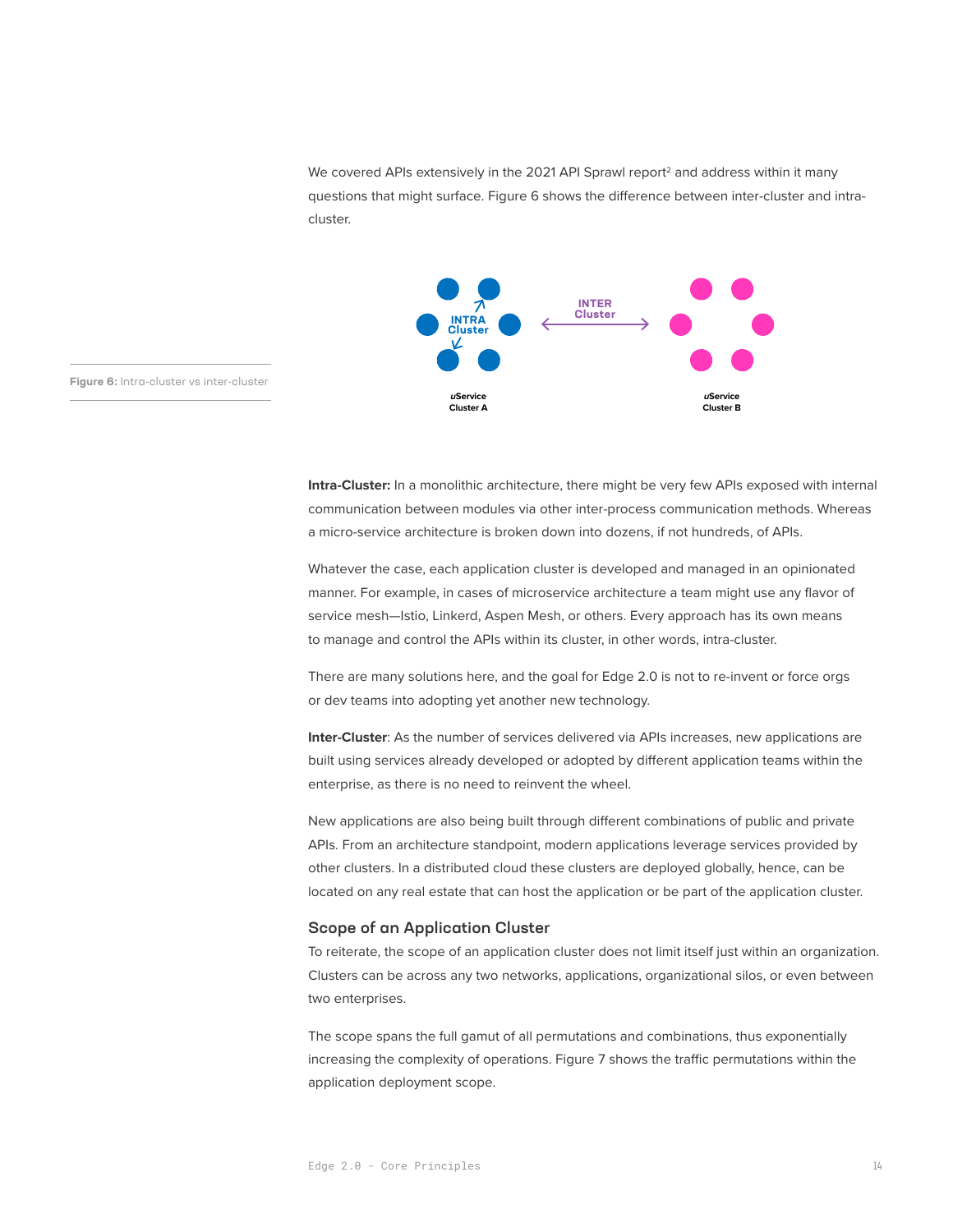

<span id="page-14-0"></span>**Figure 7:** Traffic-flow permutations in modern enterprises

> A typical enterprise will have different application architectures. There could be different flavors of service mesh, or a web 2.0 application based on service-oriented architecture, or a monolithic software deployment, depending on which team is developing and deploying it. APIs are thus scattered across the entire enterprise, be it private APIs or use of public APIs. This problem is not yet solved. API communication between multiple locations is critical and a problem with an elusive solution in enterprises of any size.

There are several solutions to manage APIs within a cluster (for example, ingress controller, API gateway, and more), while inter-cluster API communication is unsolved in a practical, scalable, and secure manner. Thus, we focus the scope of unified API control and management to only address inter-cluster issues.

#### **DELIVERS AUTONOMY**

An underappreciated value of the cloud is the autonomy it offers to the "cloud consumer." Enterprises and entrepreneurs can instantiate their own infrastructures on-demand while experiencing a semblance of full-control.

The fundamental design principle an Edge 2.0 platform must follow is to deliver an autonomous experience to the cloud customer while implementing the right guard-rails. Since the entities can appear in any infrastructure (trusted or non-trusted) the guard-rails must be implemented in such a manner so as not to burden the BU or the DevOps team responsible for building the application.

#### Summarizing the tenets

The emerging challenge with Edge 2.0 will be that of discovery, identity, trust, and observability between various services.

Even in medium sized enterprises the number of APIs produced yearly would be large. How do teams discover these services within the enterprise? Or for that matter, how can they know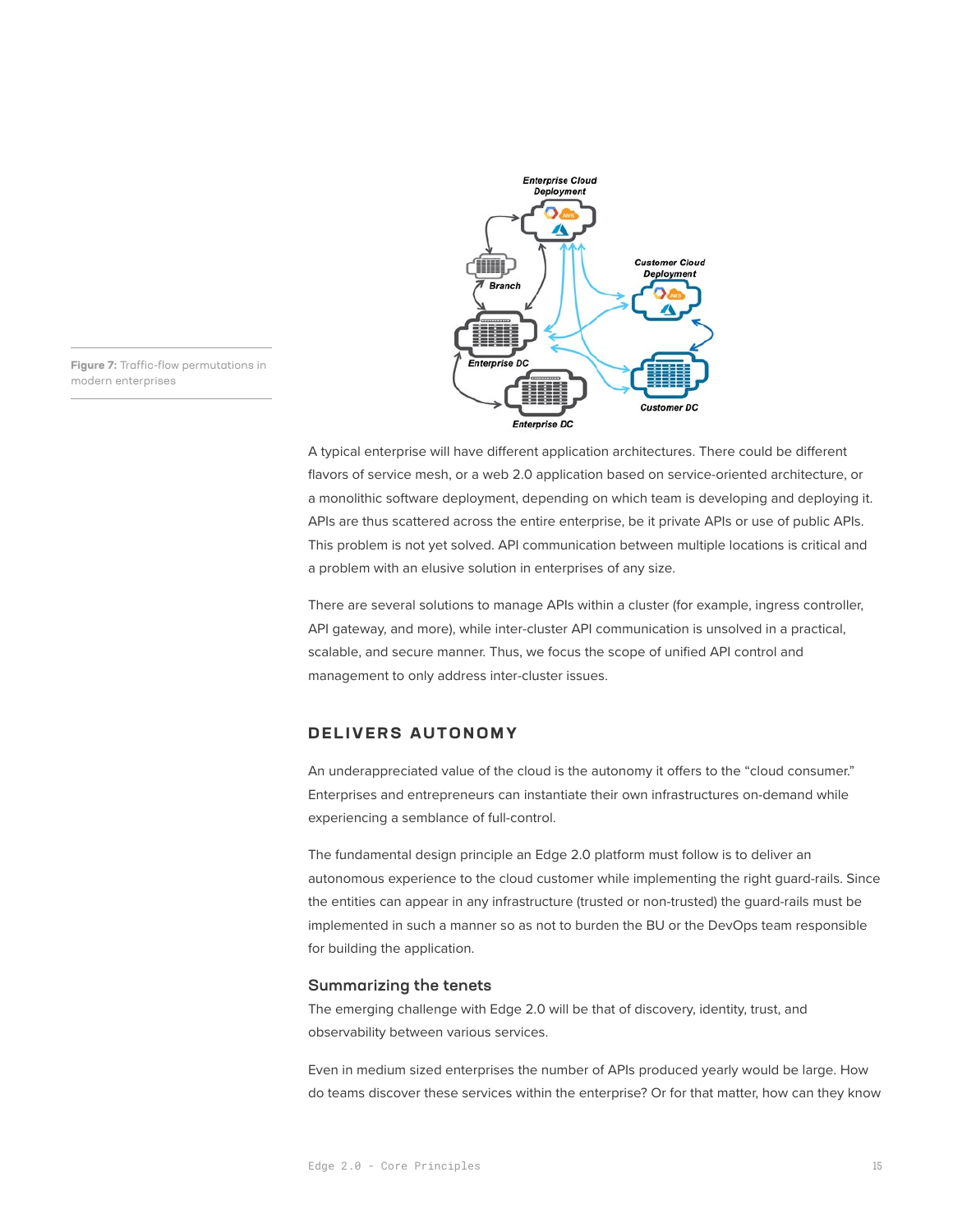<span id="page-15-0"></span>if the services are still valid and who owns it? Can they be sure this is a validated service with an established trust? The problem is compounded when teams want to consume services created by clusters residing outside the enterprise boundary, for example, SaaS providers or apps that run on edge devices completely out of the administrative control of enterprise infrastructure teams.

# **Edge 2.0 Application Platform**

In consideration of the challenges presented in earlier sections, we need to view the entire distributed cloud as a platform. At an uber level we articulate the goal of the solution: to autonomously discover (without human intervention), scale, and secure distributed application across decentralized infrastructure.

Autonomously discover (without human intervention), scale, and secure distributed application across decentralized infrastructure. In essence we can describe the responsibility of the Edge 2.0 Application Platform (EAP) as follows:

- API discovery, identity, and trust
- Infrastructure scheduling and orchestration
- Secure application connectivity

#### **EAP SCOPE**

The infrastructure is the totality of the solution space where infrastructure elements can continuously appear and disappear. The ownership of the infrastructure and its resource vs. the administration and control of those resource are two separate constructs. An infrastructure owner can assign a specific infrastructure or an instance of it to a different organization that manages and configures it, or the infra owner can take back control as required. The organization that manages and configures the elements can further assign it to individual projects or applications. This notion is not new; for example, cloud service providers offer hierarchical administrative control that can be used by an enterprise's IT teams to further offer Infrastructure-as-a-Service (IaaS) to internal business units, teams, etc. The main concern for Edge 2.0 is how to pull this off extensively in a hyper-distributed cloud, which is the ongoing and future state of the edge infrastructure.

This is where the EAP's scope comes into view. Figure 8 below shows the scope of EAP within the context of different types of interfaces. Each EAP orchestrates with its local scope using declarative and imperative interfaces. In this instance:

- Declarative / imperatives would be the AWS APIs, Azure APIs, etc.
- Adaptive interfaces would be net new that have to be defined on a case-by-case basis.

AUTONOMOUSLY DISCOVER, SCALE, AND SECURE DISTRIBUTED APPS ACROSS DECENTRALIZED INFRASTRUCTURE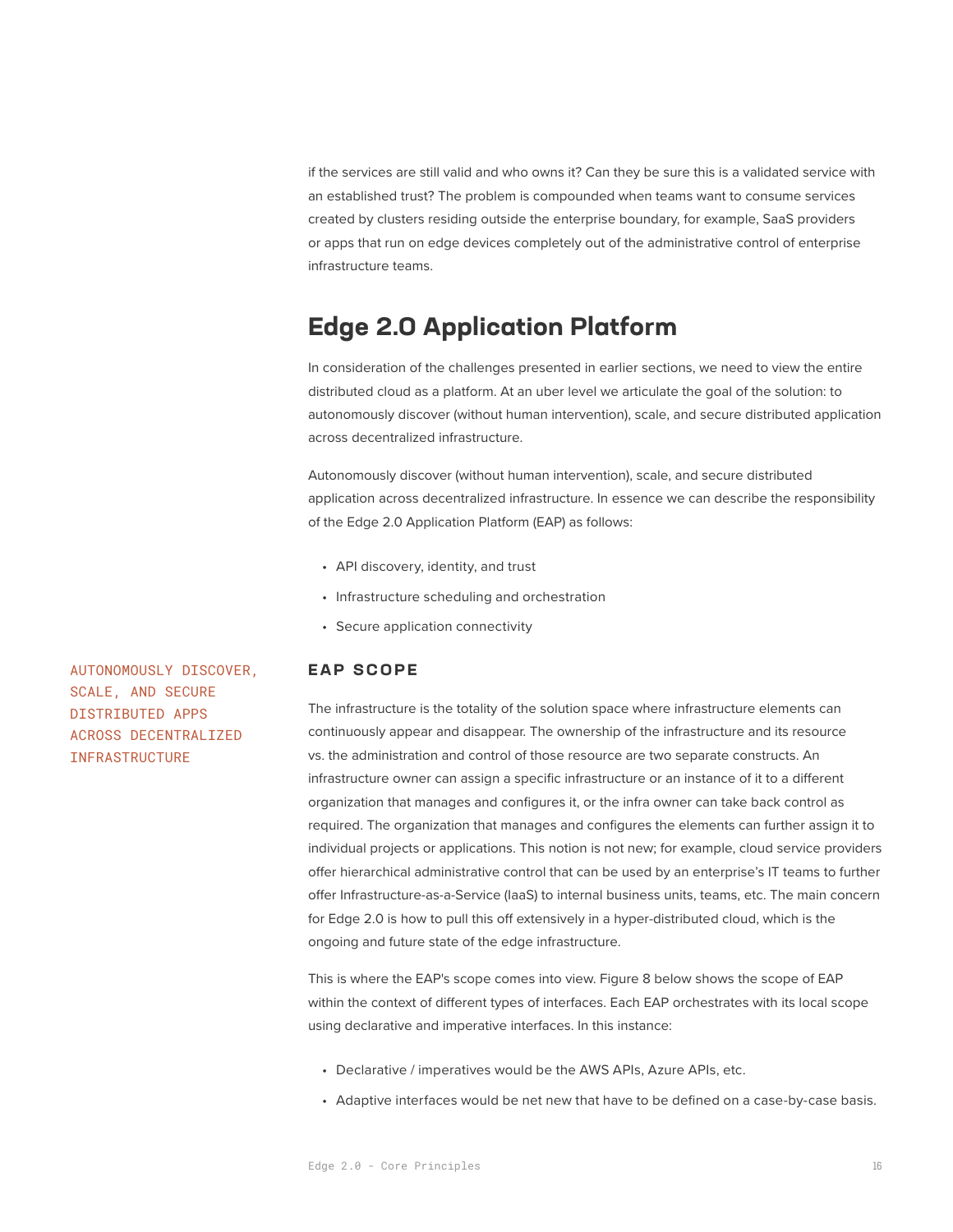

**Figure 8:** EAP scope mapped to

To take advantage of the distributed cloud, the EAP should have the capability to leverage all the nodes and entities available through a distributed cloud. The vision is for the individual EAP to become equivalent to the autonomous system<sup>3</sup> concept in IP networks, but for the application layer.

Putting it together (Figure 9 below) we can now construct a high-level view of how multiple EAPs can be deployed across a decentralized cloud infrastructure interacting with each other in an autonomous manner.

Adaptive interfaces also make it easy for CI/CD and other application life-cycle apps to integrate with the distributed cloud. CI/CD platforms can directly interface with the EAP with simple adaptive interfaces stating only the desired outcome.

It is important to note that inter-EAP communication can also be achieved using adaptive interfaces.



**Figure 9:** High-level topology of EAPs with local scope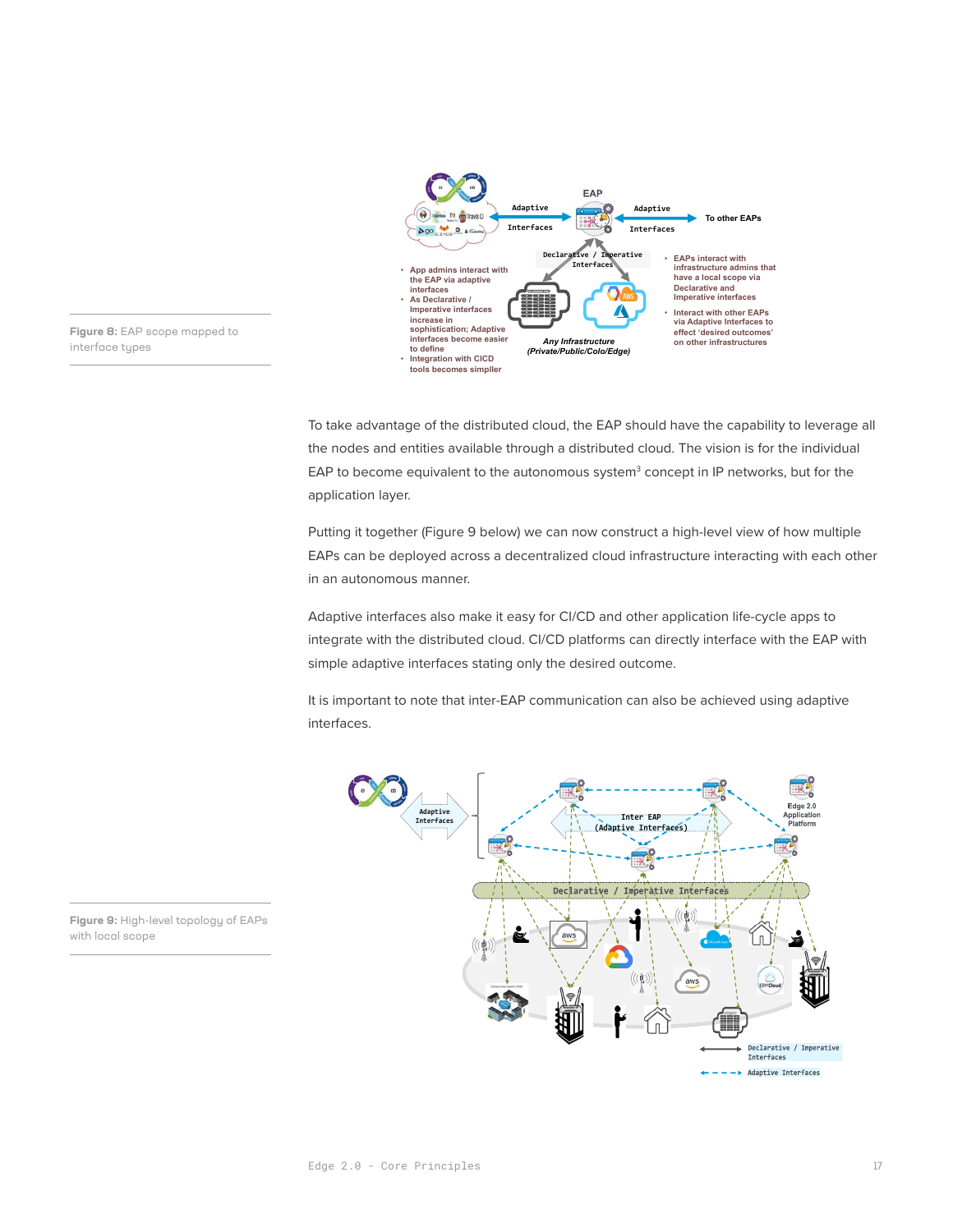#### <span id="page-17-0"></span>**THE EAP FRAMEWORK**

The EAP framework, as shown in Figure 10, organizes the responsibilities in terms of capabilities of each EAP instance. The EAP's role is to interface with the underlay infrastructure controllers—be it Infrastructure as a Service (IaaS), Platform as a Service (PaaS), Software as a Service (SaaS)—and to orchestrate and schedule appropriate resources as needed.



**Figure 10:** The Edge 2.0 Application Platform (EAP) framework

#### **UNIFIED API CONTROL AND MANAGEMENT**

The future will be an API driven economy, where APIs are more than just a software architecture approach simplified through service mesh. An API will become the primary means by which any entity participating in a distributed cloud provides its service.

As established, the global number of public and private APIs that will be available will be in the 100s of millions, if not billions, within the decade. APIs will reshape our economy and thus demand a closer look at what the EAP must implement to support this economy.

#### API Discovery

The impeding API sprawl demands that each API must be discoverable within and outside of the EAP. With distributed cloud, the APIs can be anywhere across multiple clusters.

The underlying assumption is the API discovery problem is truly an inter-cluster issue. An EAP's scope may span many application clusters that use different software approaches (microservices to monolithic), each implementing its own API gateway strategy. An EAP provides a common repository for all the APIs to be registered and discoverable within its scope, not just intra-cluster. This distinction is key to derive the limitations of existing APIgateway strategies, for example, as in service mesh.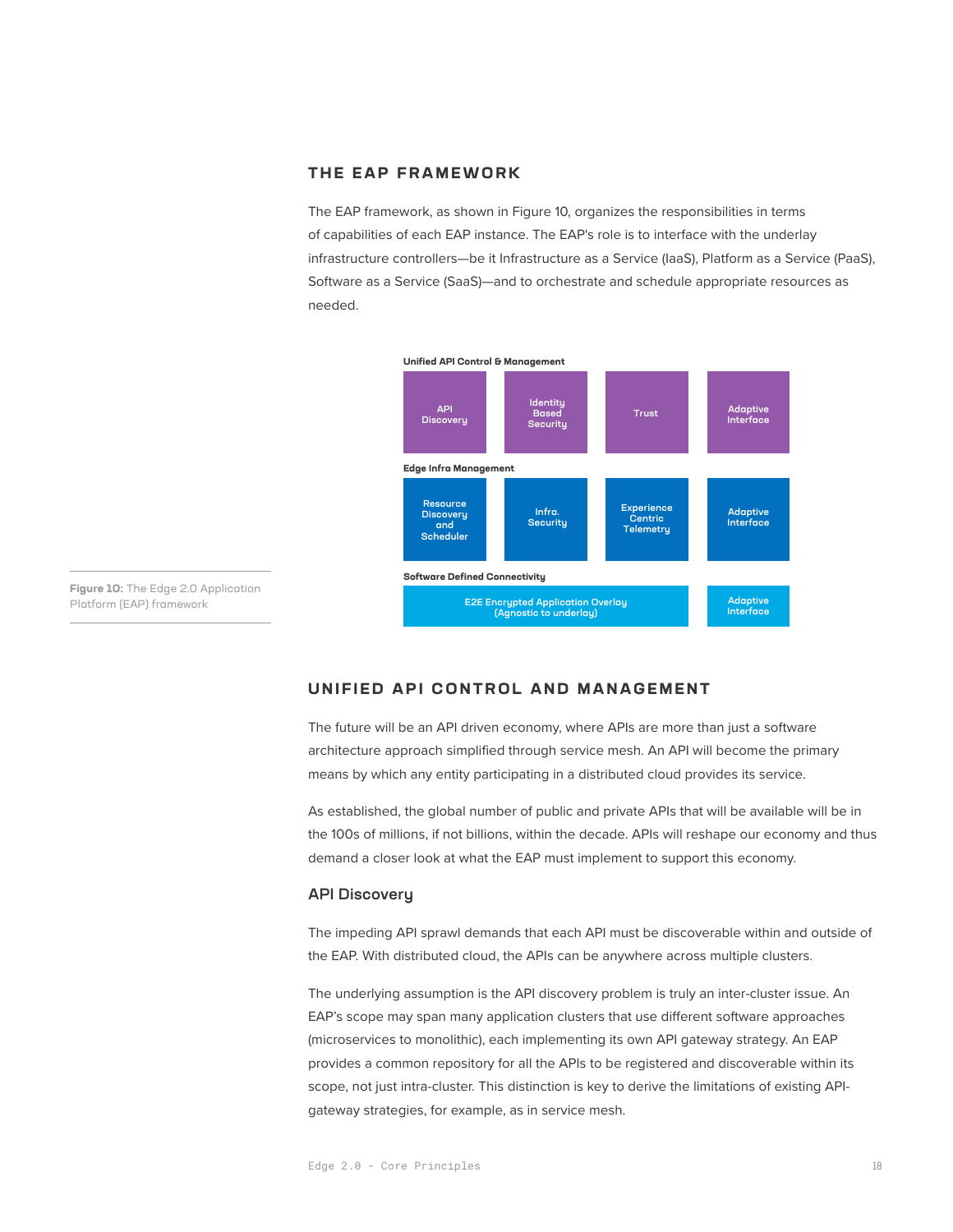The challenge for the EAP is to enable the discovery of an API, provide the right documentation on its usage, and manage the lifecycle of the API for consistency, accuracy, and versioning. The EAP implements a means to inform entities using its APIs on the current state of specific APIs being used. This could be simply by setting expiry dates or explicitly informing via some messaging system.

#### Identity-Driven Security

The security posture adopted is where an application assumes the infrastructure it's currently deployed in is already compromised.

The key pillar to implement this security posture is identity driven. Every API endpoint must have a globally unique identity. Security policies and controls are maintained separately in a central repository.

APIs must be marked public or private, triggering the underlying infrastructure security components to be automatically configured for the specific API.

All app-app conversations start with a deny-all policy. Just because an API is visible does not mean that another application can call it. This must be explicitly configured within the security policy of the application.

#### Trust: Reputation over Time

The EAP must ensure all APIs within its scope can be trusted, and at the same time all external APIs being used by services within its scope can also be trusted.

"You can't prove trust, that's what makes it 'trust'" – From Traitors @ Netflix

Trust is essentially "reputation over time," and you must continuously revalidate that trust to ensure it has not dropped below an acceptable level. This has increasingly become a common approach in modeling and implementing trust in systems, requiring trust to be continuously assessed instead of statically asserted at initial execution.

The fluidity of trust over time may be a challenge to some enterprises that do not have the luxury of time to establish mutual reputation between their and third-party systems. Infrastructure and APIs alike can wreak havoc if the reputation is not closely watched.

Assuming a service within the EAP scope accesses an external API, the platform must implement a mechanism by which the calling service can be assured of the accuracy of the received response from the external API. Just because the API response looks valid, does not mean it can be trusted. Either the response could be inaccurate due to quality issues, or inaccuracies could have been explicitly inserted to make the business less competitive. Having this ability to assign a trust factor to each API, internal or external, is unique to the EAP construct.

#### EVEN TRUST HAS A FINITE LIFE, IT MUST BE PERIODICALLY VERIFIED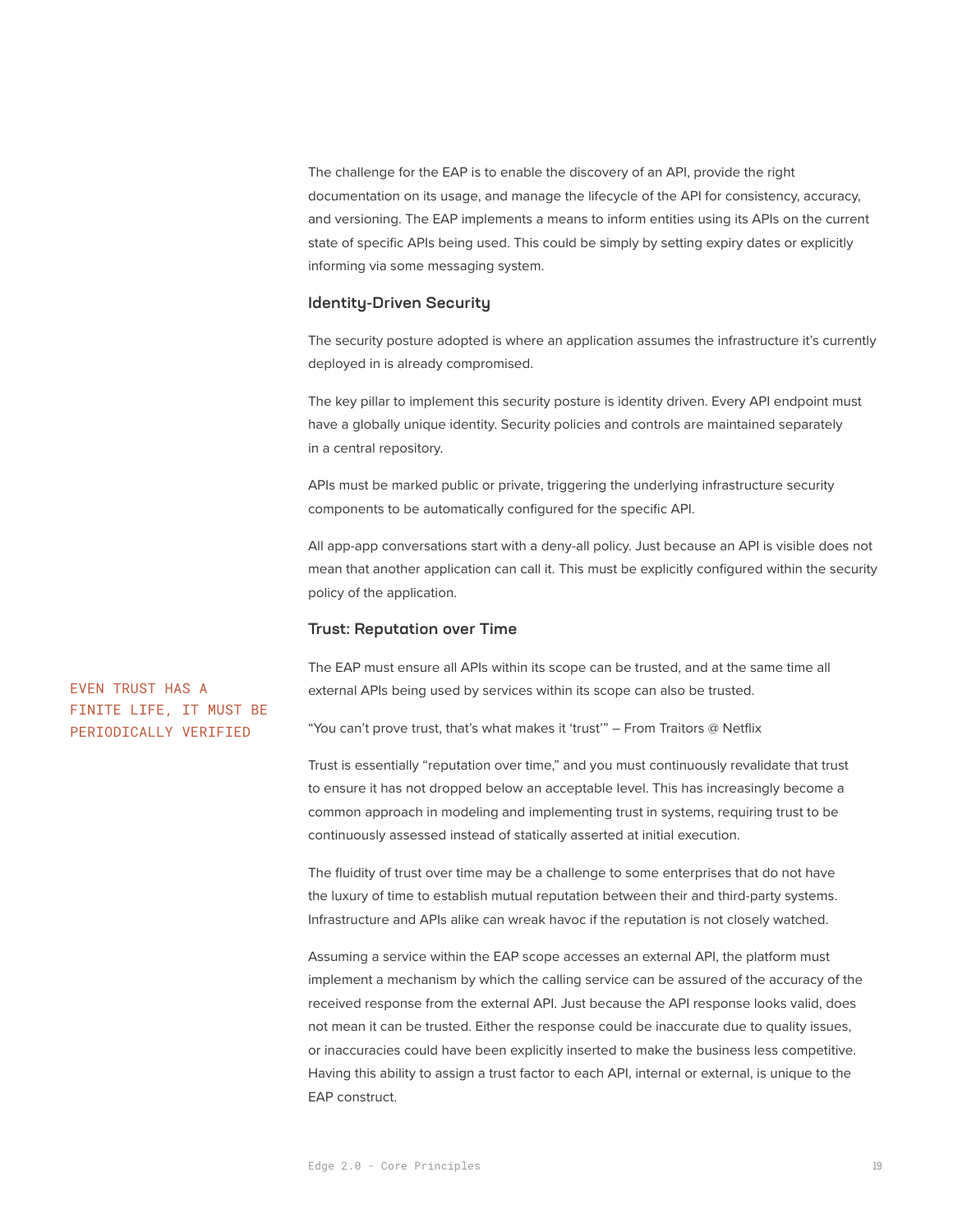<span id="page-19-0"></span>One strategy to implement trust is to average it across a most recent "time period" instead of the full history of the service. This is like looking at "Top Reviews" vs "Most Recent" for a product in Amazon. The product may well have four stars, but if most of the negative ratings are in the past six months, this indicates a recent break in trust, while an influx of positive comments in the past six months would indicate a fix or rebuilding of trust.

The trust factor is not just specific to whether an API is a known source of false or misleading data or not. The reputation of an EAP will also depend on how well it manages and updates the APIs within its scope. Additionally, "trust" is also relative. Service A can trust Service C, but Service B may have a different experience with Service C.

#### **EDGE INFRASTRUCTURE MANAGER**

With a distributed cloud being the basis of Edge 2.0 infrastructure, it becomes imperative that the resources within the scope of an EAP be easy to discover, secured, and instrumented. The following can be read as a set of recommendations required of the edge infrastructure manager's capabilities.

#### Discovery and Scheduling

Within an EAP, resources may get scheduled as needed. New resources may arrive or leave dynamically due to mobility. An EAP can also send or receive requests from other EAPs to discover and schedule resources as needed on its behalf.

#### **Security**

To reiterate the security posture: the infrastructure on which the application is deployed is already compromised. The EAP must thus ensure security of the application deployed within its scope.

Irrespective of the administrative level, the EAP framework must consider multiple faces of security, such as (but not limited to):

**External Threats:** For example, distributed denial-of-service (DDoS) attacks and advanced persistent threats (APT). These can be mitigated using existing best practices in security like DDoS prevention, firewalling, and more. The recommendation is that it is required for all traffic.

**Man-in-the-Middle**: All traffic must be encrypted and cannot assume the application layer will do the right thing. This ensures basic data confidentiality from any traffic snooping devices and protects the integrity of the data from manipulation during transmission.

**Internal Threats:** The scope of the infrastructure layer must be constrained and primarily directed to protect itself. The recommendation is to prevent a resource within the infrastructure from launching an internal attack on the infrastructure manager.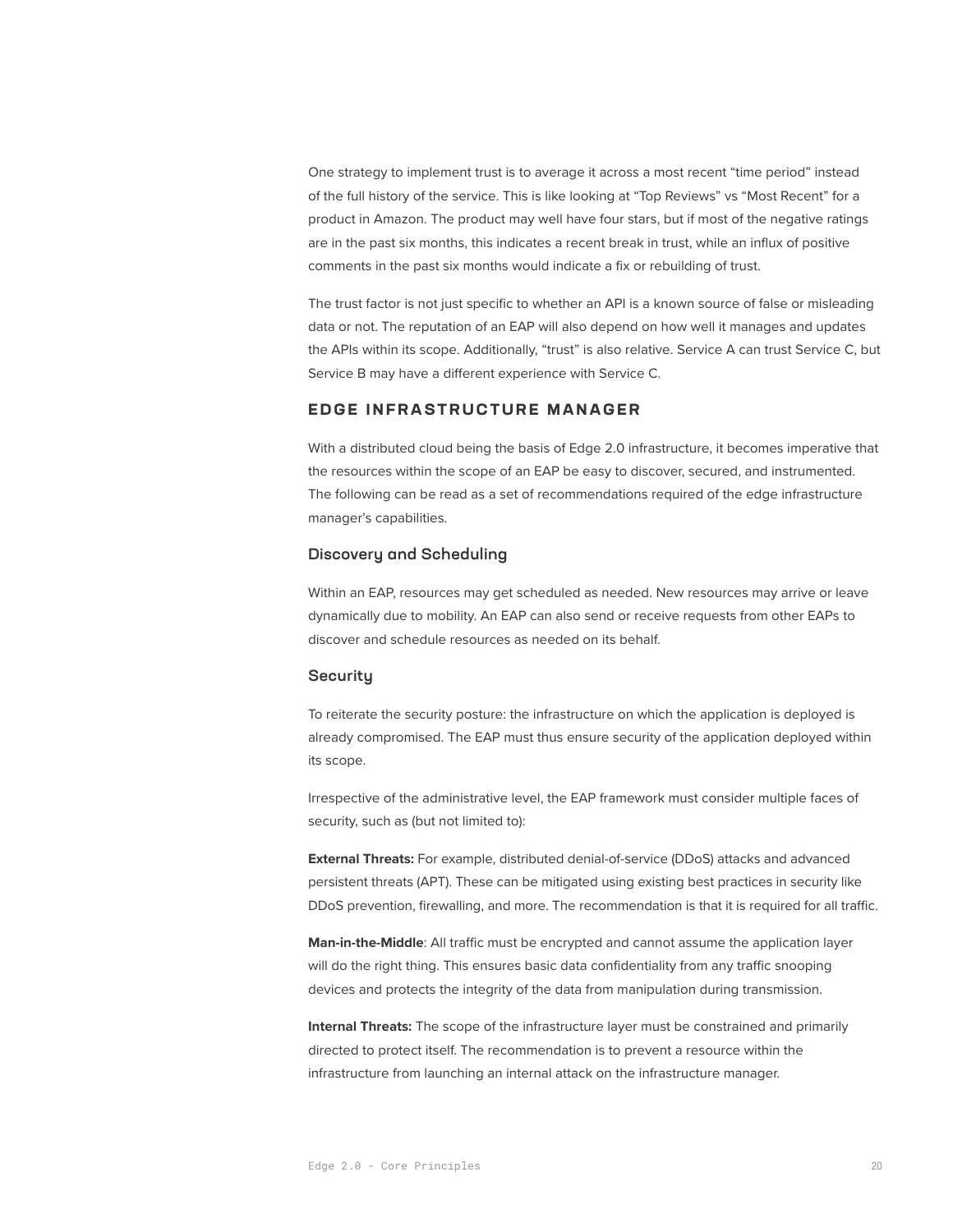#### <span id="page-20-0"></span>Experience Centric Telemetry

If Edge 2.0 is about the experience it delivers and not the asset or its location, it naturally follows suit that telemetry must also be experience-centric.

The question is, whose experience are we referring to? The experience is that of any entity that resides in or uses infrastructure to produce or consume a service: apps, devices, humans, back-end applications, databases, and more. The experiential viewpoint is thus that of the entity. A service that an entity produces or consumes is directly related to the compute, storage, and networking resources allocated to it.

But one must not just stop at measuring the experience; there must be a means to remediate it as well.

Any entity consuming or providing a service can determine whether it is getting the experience it requested. However, in distributed cloud environments, it may be near impossible to explain what happened in the infrastructure layer that led to the poor experience.

High-level metrics like CPU utilization, memory, bandwidth, and latency measurements are not sufficient to determine why an application is not getting the requested<sup>3</sup> experience. Metrics need to be time granular and be collected deep within the application stack and whenever available from different layers of the infrastructure stack.

A robust, scalable, and expandable telemetry and data strategy is pivotal to the EAP. Machine learning (ML) and artificial intelligence (AI) strategies can then be leveraged to make the best decision on reserving new resources or optimizing the use of existing ones.

#### **SOFTWARE DEFINED APPLICATION CONNECTIVITY**

While connectivity and reachability are assumed to be solved problems, many network teams still struggle with rationalizing their network fabric with the dynamic needs of the application layer. A platform must address these challenges as well.

#### A Case to Separate the Application Connectivity Plane

The issue with existing approaches is we translate application connectivity needs to enterprise WAN connectivity, especially in a distributed cloud. Approaches to addressing a distributed cloud network could use different SDN strategies or pure routing-based methods. But these solutions heavily rely on the homogeneity of the infrastructure and hence fall short on delivering a consistent behavior.

The only means by which we can achieve a globally scalable, secure, and stable network for the application is to separate the application connectivity plane from the underlying network, as discussed next.

OCEAN ANALOGY—UNDERLAY NETWORKS WANT TO BE LIKE THE BOTTOM OF THE OCEAN—QUIET, SERENE, AND ALMOST UNCHANGING OVER TIME; BUT NEVERTHELESS A DARK AND HIGH-PRESSURE ENVIRONMENT.

AN UNDERLAY-NETWORK THAT TRIES TO REACT TO EACH REQUIREMENT OF EVERY APPLICATION ONLY BRINGS TURBULENT TORRENTS AND VORTICES FROM THE SURFACE DOWN TO THE SEABED.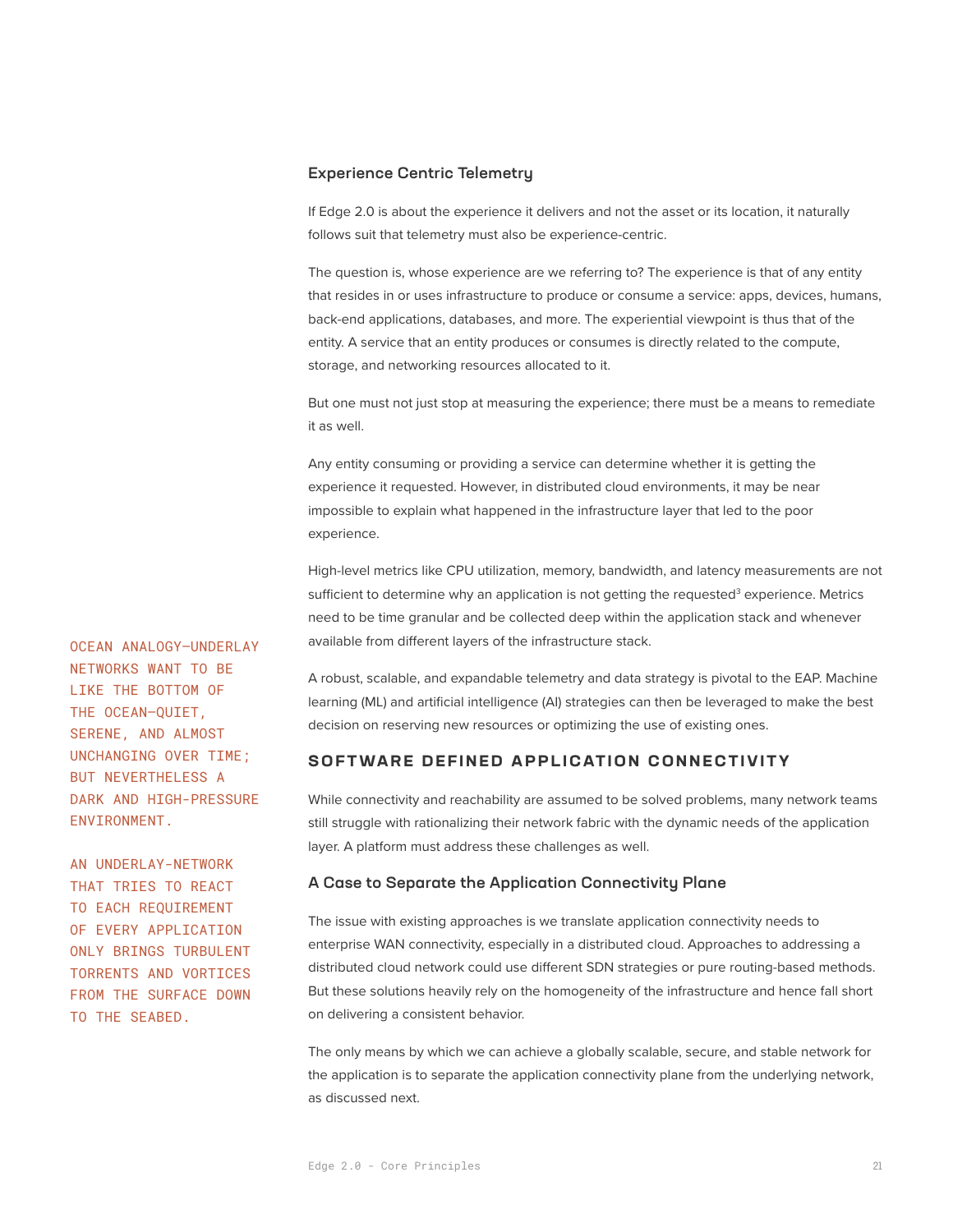#### <span id="page-21-0"></span>Proposed Connectivity Stack

In the evolution towards a distributed cloud architecture, the emerging SDN pattern is to jointly orchestrate both the underlay and the overlay networks and enable end-to-end programmability of the application path.

> Application Connectivity (Secure Overlay Networks — Policy Drive and end2end encrypted)

Network Connectivity (Dedicated circuits, Enterprise Networks, Corporate WAN)

**Figure 11:** Recognizes that the application connectivity plane is different from the underlay (enterprise and backbone networks)

Backbone Network (MPLS, Transport aggregates)

With Edge 2.0 we need to bring this semblance of stability even with connecting enterprise networks. We propose that the application connectivity plane must be separated from the enterprise network connectivity. The application connectivity pattern may or may not follow the same SDN connectivity as seen with data center overlay (for example, VXLAN, NVGRE, or others), or BGP-based SDN patterns.

Not all networks have been separated into overlay and underlay. Network teams are now seeing the need for this joint programmability as an important requirement to enable end-toend automation, for which separation of the underlay and the overlay network is critical.

Separating the application plane from the underlay network and transport negates the need for the network teams to actively respond to every application request. Its scope becomes limited to providing robust, stable, and well-defined paths with a focus on optimizing the use of aggregate bandwidth at the lowest latencies.

#### **ADAPTIVE INTERFACE MODEL**

The key tenet of an EAP is that it is independent, autonomous, and manages a subset of the overall solution space. But EAPs need a means by which to communicate and offer their resources or request resources from other EAPs. There are several advantages of this approach.

#### Simplified Interface

An interface based on outcomes negates the need for the EAP to know the details about the other infrastructure. Assume there are two EAPs: A and B. Each EAP has a local scope of its infrastructure to schedule and reserve resources. EAP-A does not need to know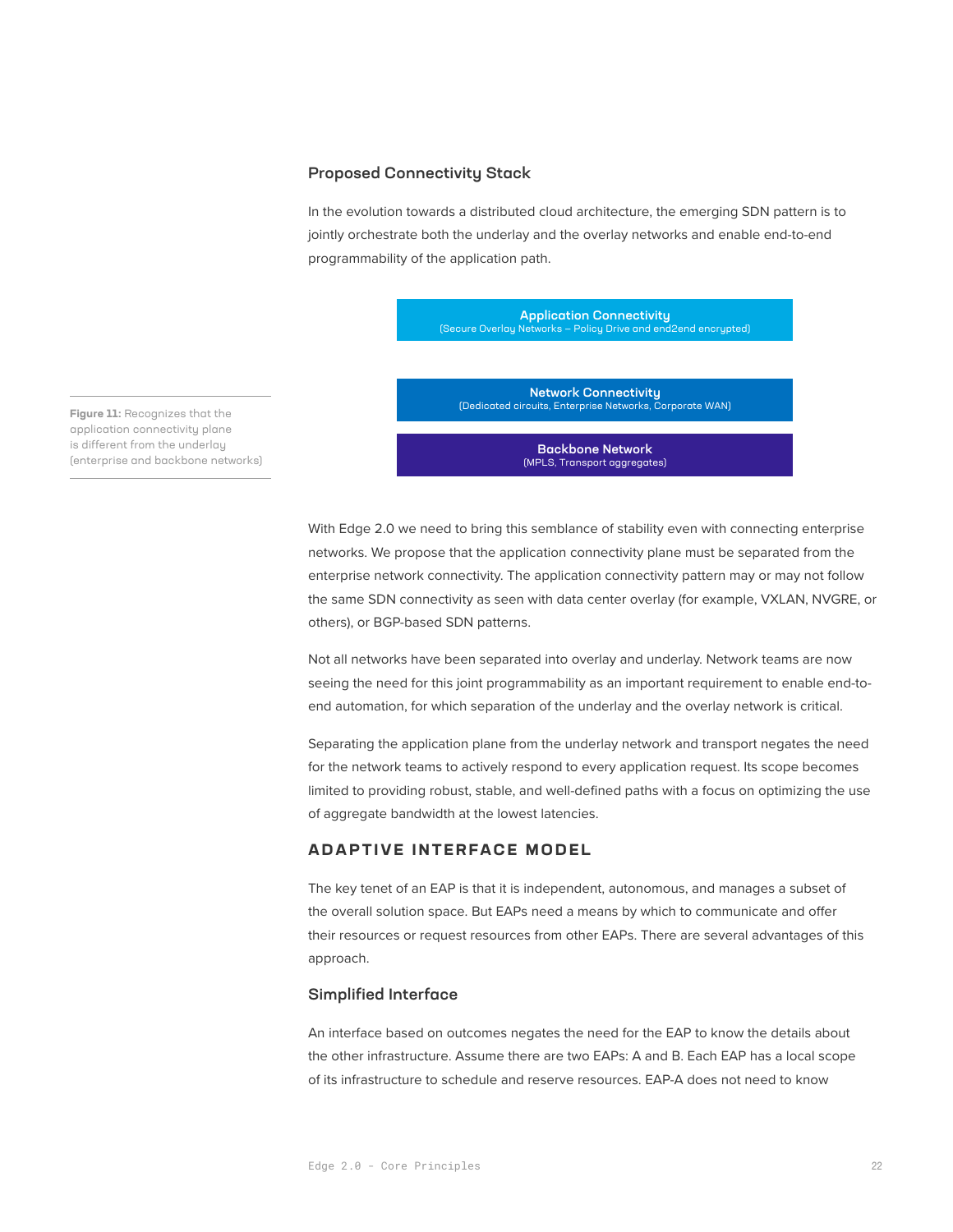<span id="page-22-0"></span>the resources provided by EAP-B. If, for example, EAP-A cannot satisfy the needs of the application and requires resources in the infrastructure which are in EAP-B's scope, then it can simply express its desired objective to EAP-B. It then becomes EAP-B's responsibility to invoke declarative or imperative interfaces to reserve, allocate, and configure from its free resources pool. EAP-B is also responsible to ensure the SLOs for that service within its infrastructure are met.

While a common syntax will be helpful to bootstrap an initial set of adaptive APIs, the implementation becomes more sophisticated and mature over time with the use of natural language processing and AI to reduce the required quality of input.

#### Simplified Operations

Different operational patterns also become simple where only the desired state needs to be specified. Resiliency patterns, for example, can merely be based on an expected SLO. It becomes the responsibility of the EAP providing the service to ensure the resources within its scope are allocated to meet the service level objectives. The calling EAP does not need to care, but would probably need to monitor the service metrics to know whether they are being met or not.

#### **EAP FEATURES**

- **Multi-Tenant**: While the mesh of EAPs showing in Figure 9 are for a single deployment, multiple EAPs per cloud are possible. Another application could talk to a different EAP or a mesh of EAPs.
- **Designed to Scale**: Each mesh is a peer-to-peer (P2P) mesh and can horizontally scale. Peer EAPs can independently keep track of which EAPs have what resource type and how to connect to the resource. AI/ML will further enhance how each EAP schedules resources within its own scope or reaches out to other EAPs as needed.
- **Built-in Networking**: For applications to connect across the distributed cloud, the EAP must support built-in networking agnostic of the underlying infrastructure.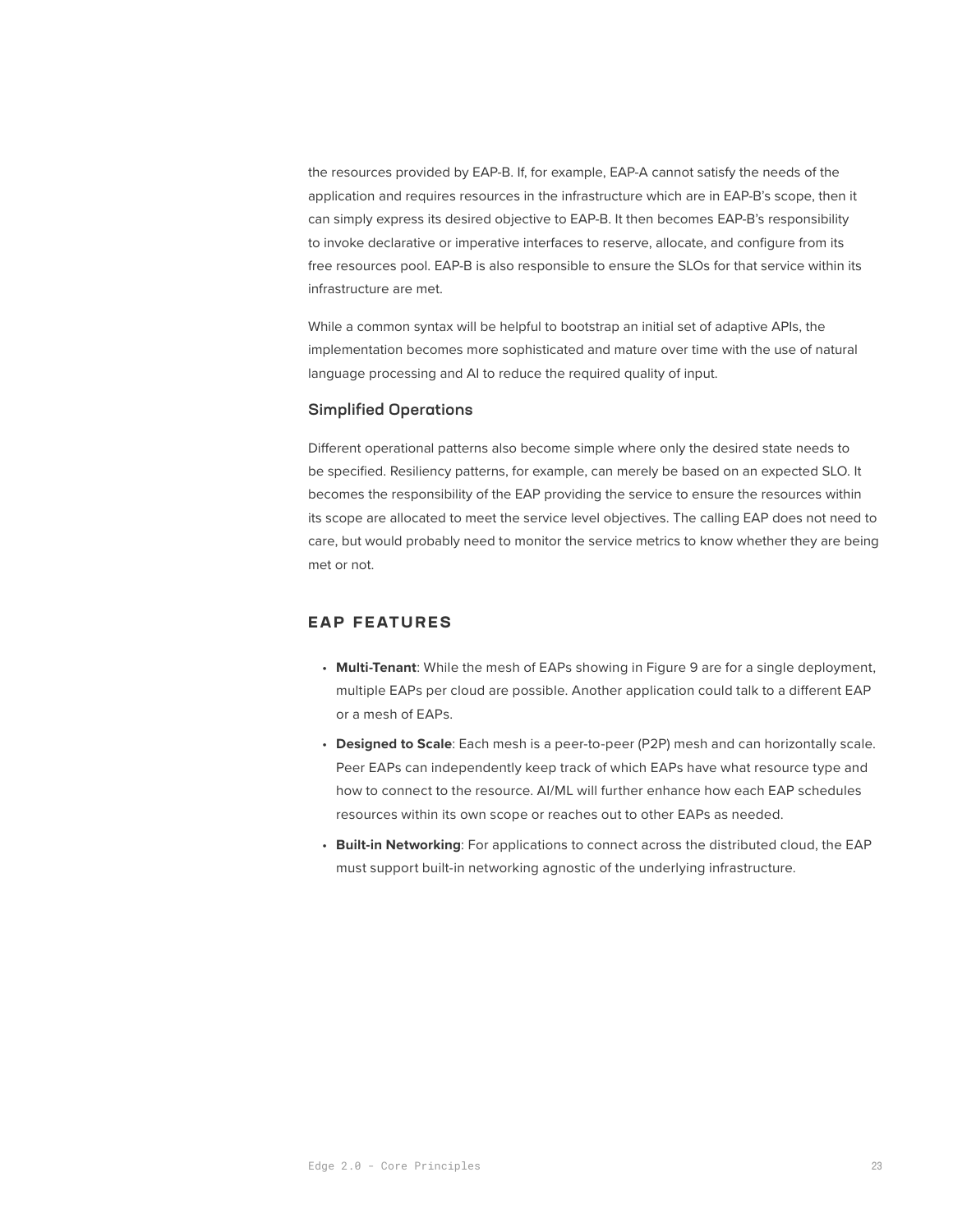# <span id="page-23-0"></span>**Putting It Together**

Figure 12 visualizes the role of different layers when deploying an application on distributed cloud.

The highlights of this representation are:

• Each EAP has a localized scope, and all of their capabilities are not indicated in Figure 10. The EAP must support the resource discovery and scheduler function. EAPs schedule resources by interfacing with the appropriate infrastructure controller via adaptive APIs.



**Figure 12:** Reference showing role of different entities and layers.

- Application connectivity is not the same as network connectivity—like the service-mesh sidecar model, the resources to connect applications across multi-cloud must be part of the application infrastructure. One could argue the infrastructure plane also provides application network connectivity, thus, should be below the network layer. That would be technically right as well, but we chose to subsume it inside the "application connectivity" plane as these are primarily network functions.
- The infrastructure plane must be deemed separate from the application plane.
- Network connectivity is different from the transport, as we are essentially talking about specific routable networks which are separate from application connectivity.
- The transport plane can be thought of as aggregate backbone networks that can be provisioned, provided the telecom provider enables processes and APIs to connect the network layer above.